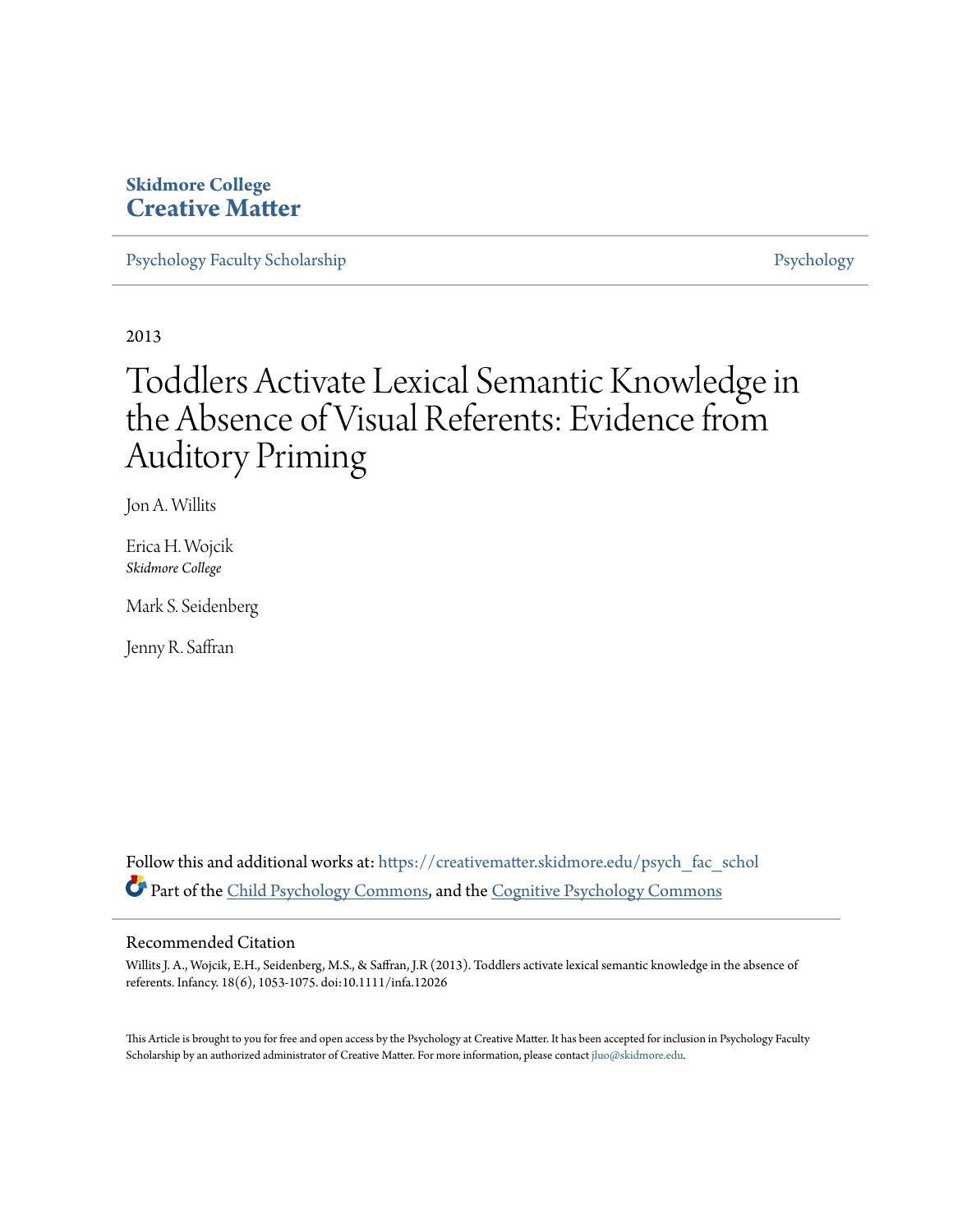# TODDLERS ACTIVATE LEXICAL SEMANTIC KNOWLEDGE

# Abstract

Language learners rapidly acquire extensive semantic knowledge, but the development of this knowledge is difficult to study, in part because it is difficult to assess young children's lexical semantic representations. In our studies we solved this problem by investigating lexical semantic knowledge in 24-month-olds using the Head-turn Preference Procedure. In Experiment 1, looking times to a repeating spoken word stimulus (e.g., *kitty-kitty-kitty*) were shorter for trials preceded by a semantically related word (e.g., *dog-dog-dog*) than trials preceded by an unrelated word (e.g., *juice-juice-juice*). Experiment 2 yielded similar results using a method in which pairs of words were presented on the same trial. The studies provide evidence that young children activate of lexical semantic knowledge, and critically, that they do so in the absence of visual referents or useful sentence contexts. Auditory lexical priming is a promising technique for studying the development and structure of semantic knowledge in young children.

Keywords: priming, meaning, semantic memory, lexical development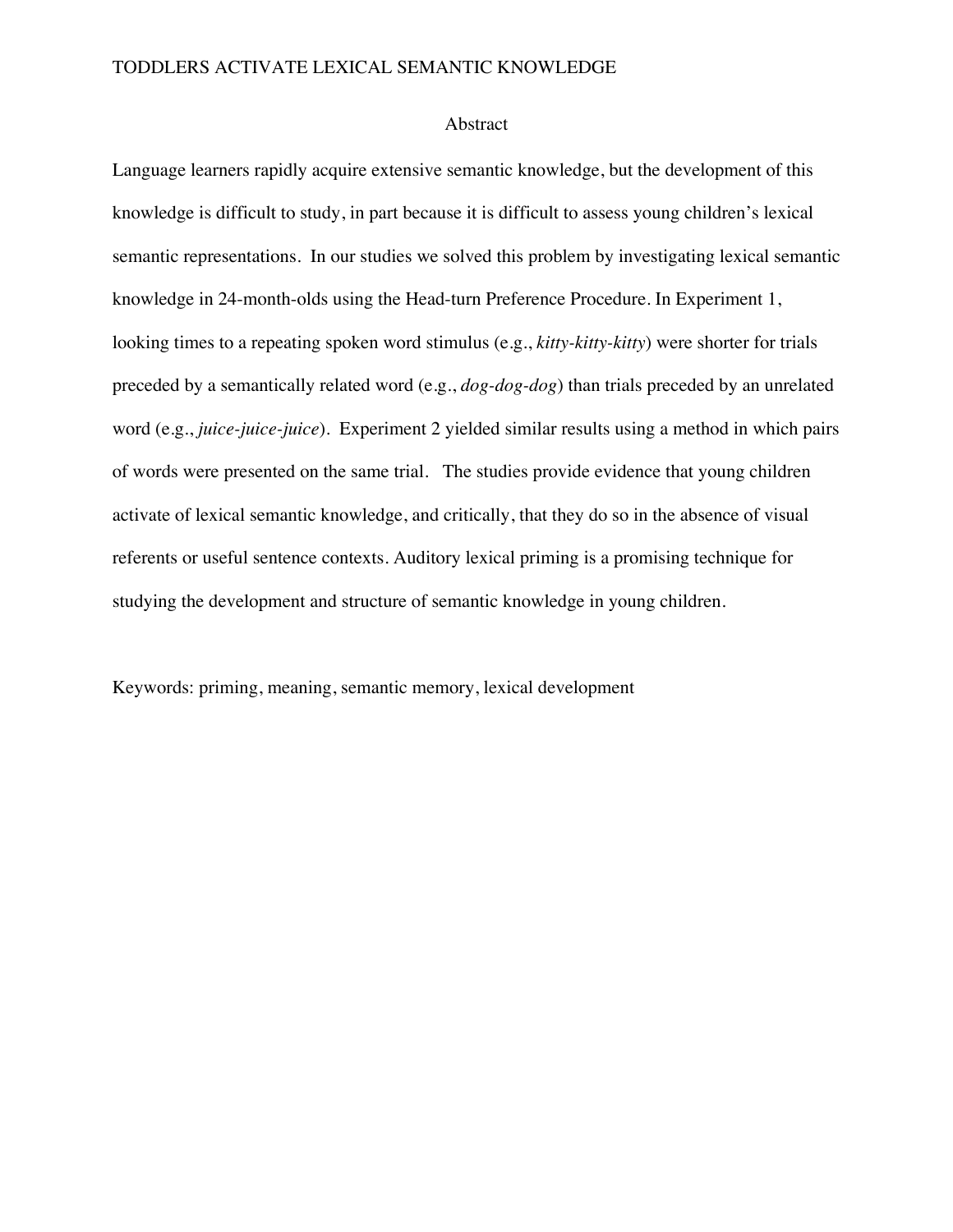Understanding the structure and origins of semantic knowledge is one of the central problems in the study of cognition. Researchers have made considerable progress toward characterizing semantic knowledge structure and its brain bases (see, e.g., Bloom, 2000; Jackendoff, 2010; Mandler, 2000; Martin, 2007; Rogers & McClelland, 2004). However, the origins of this knowledge and how it develops remain controversial. Early investigations used methods that involved explicitly querying children about their knowledge of word meanings (e.g., Keil, 1983; Gelman & Wellman, 1991), and these methods have been useful in understanding young children's explicit semantic knowledge. Only recently, however, have researchers begun to use implicit methods to examine early lexical semantic knowledge in younger children (e.g., Meints, Plunkett, & Harris, 1999; Styles & Plunkett, 2009). In this article we report two studies using an auditory paradigm adapted from adult lexical priming studies (e.g., Meyer & Schvaneveldt, 1971; Moss et al., 1995) to examine the semantic knowledge of very young children, in the absence of images of the named referents or useful sentence contexts. Together, these studies provide evidence that early lexical knowledge includes an understanding of the relationship between the meanings of various words, and that by two years of age, this knowledge is activated in the absence of visual referents and even when single words are uttered in isolation.

Our research built on a recent study using implicit measures to explore infants' sensitivity to lexical semantic information. Arias-Trejo and Plunkett (2009) used an Intermodal Preferential Looking paradigm (IPL) to examine 18- and 21-month-olds' responses to related prime-target pairs such as *cat-dog*, compared to unrelated pairs such as *plate-dog.* Arias-Trejo and Plunkett chose their related pairs to be both strongly associated (according to adult associative norms) and highly imageable. Infants first heard a phrase such as "*I saw a cat,*" followed by a target word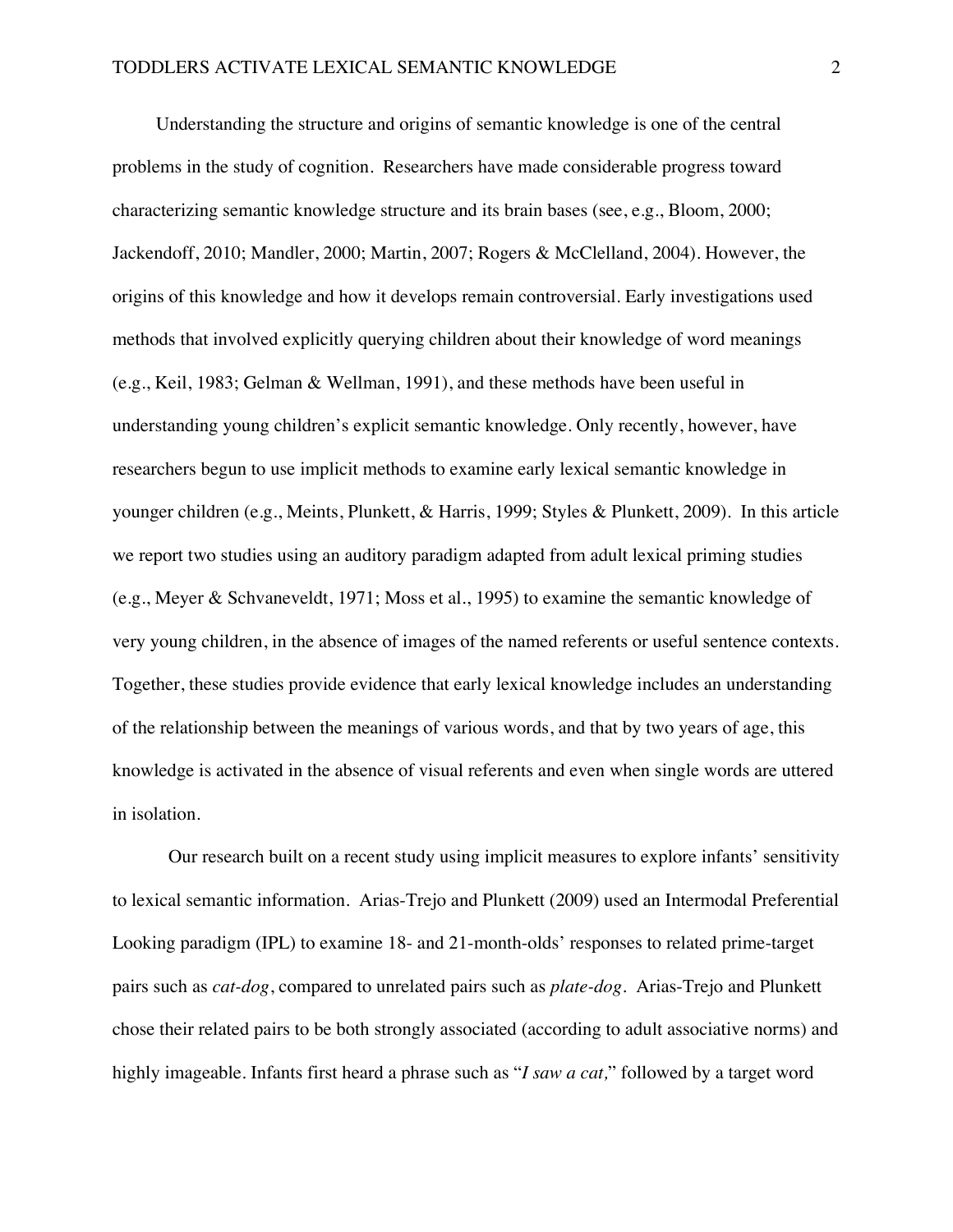("*dog*"). They then saw two images, one related (e.g., a dog) and one unrelated (e.g., a door). The dependent measure was looking time to the pictures. Their primary manipulation was whether the initial phrase contained a prime word related to the target word and picture (e.g., "*I saw a cat…dog*") or an unrelated word (e.g., "*I saw a plate…dog*"). Eighteen-month-olds looked significantly longer to the picture named by the target word (*dog*), regardless of whether it had followed a related or an unrelated prime phrase. In contrast, 21-month-olds looked significantly longer to the named picture in the related prime-target condition ("*I saw a cat…dog*") but not in the neutral prime-target condition ("*I saw a plate*….*dog*"). Styles and Plunkett (2009) used the same paradigm, again with word pairs that were highly associated based on adult norms, and found a priming effect in 24-month-olds, but not 18-month-olds. The older children's sensitivity to the semantic relatedness of the previous sentence provides evidence for lexical semantic organization in infants, and the age-related differences suggest that semantic relationships between words are learned between 18 and 21 months of age (see Mani & Plunkett, 2010, for related evidence concerning phonological priming). The studies by Arias-Trejo, Plunkett, and colleagues demonstrate that by two years of age, children are acquiring semantic knowledge that involves similarity structure, and that this similarity structure leads to behavioral consequences.

However, these studies also leave open a number of interesting questions. How strong, rich, and accessible are children's semantic similarity representations, and how much context do children need in order to retrieve and use these representations? It is well established that the more rich the cue, the easier it is to activate a representation (Craik & Lockhart, 1972; Fernald & Hurado, 2006). In Arias-Trejo and Plunkett's study, the words' retrieval cues were quite rich, including an enriching sentence context for the prime and a visual image of the target. How critical were the visual images to the activation of that target word? Because of the visual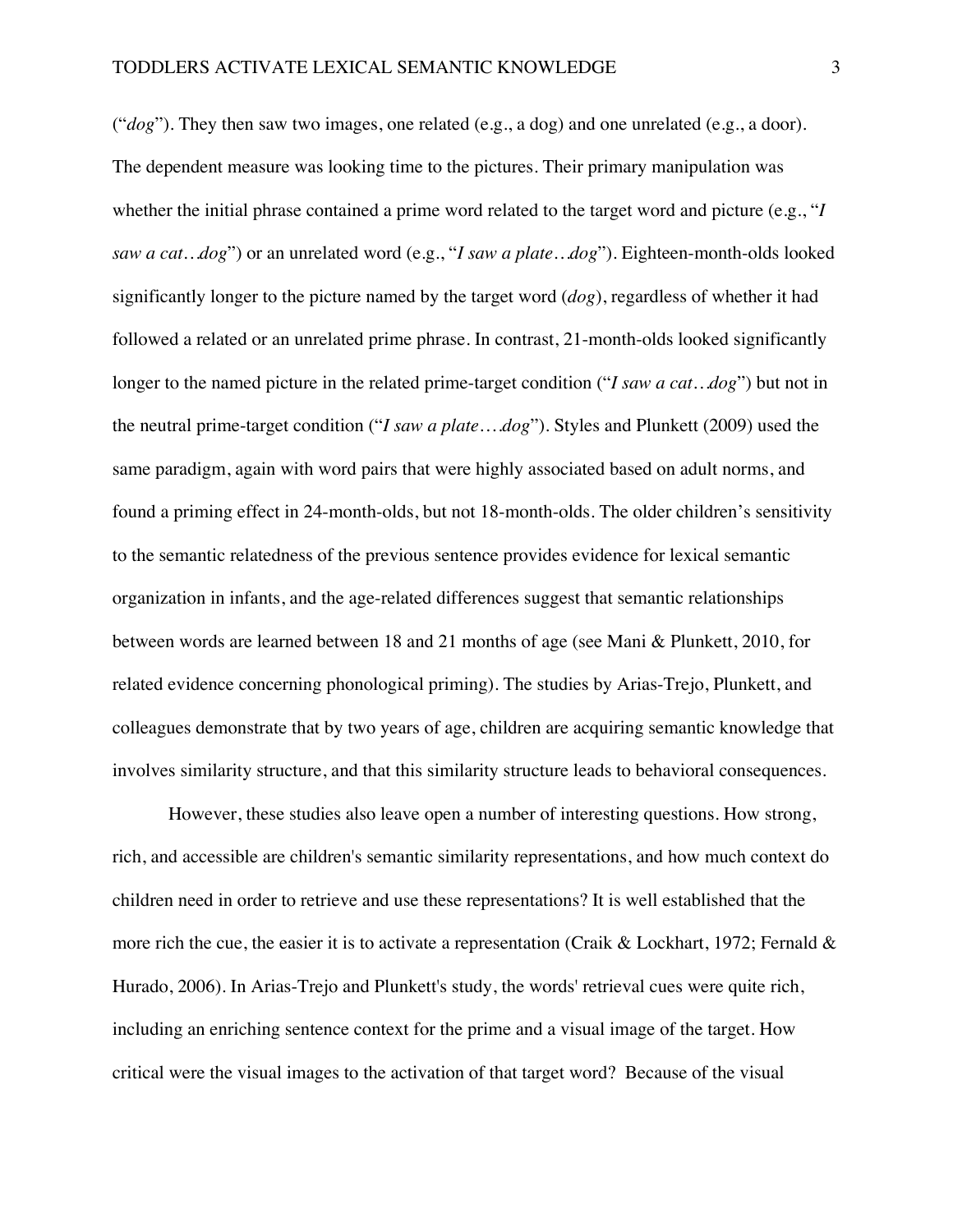component of the IPL method, the results obtained from this paradigm do not mediate between a number of different lexical and visual processing theories that underlie semantic memory, semantic priming (see Hutchinson, 2003, for a review). The children could have been demonstrating word-word semantic priming; alternatively, children could also have been making a similarity judgment between the auditory prime and a combined cue of the auditory target and the visual image of the target. In a follow-up experiment, Arias-Trejo and Plunkett showed that there is no priming effect if there is no auditory presentation of the target word. For example, if children heard the sentence, "*I saw a cat...look*!", they did not show a difference in looking time between a subsequently presented related picture (a dog) and an unrelated picture (a plate). This suggests that hearing the target word was a crucial in activating the semantic relationship between the concepts. However, they did not test a condition where children heard the target word but did not see the picture (as this would be impossible in the IPL paradigm, which relies on children's looks to visual targets). Thus, it is unclear whether 21-month-olds only need to hear the target word to determine its similarity to the prime, or if they need a richer, audio-visual cue.

Equally of interest, how important was the prime's sentence context for activating a complete representation of the prime? Some of the verbs in Arias-Trejo and Plunkett's carrier phrases included a considerable semantic information; some trials presented primes like "*I ate a biscuit*", followed by the targets "*cheese*" and "*chair*". We know that two year olds activate semantically related nouns when processing verbs (Fernald, 2004). As a consequence, the exact locus of the semantic facilitation effects in Arias-Trejo and Plunkett's study is ambiguous. The effect could have been due to semantic relationships between the prime and target nouns that were easily accessible regardless of sentence context. But the effects could also have been dependent on the infant having the full sentence, and using it to activate a more rich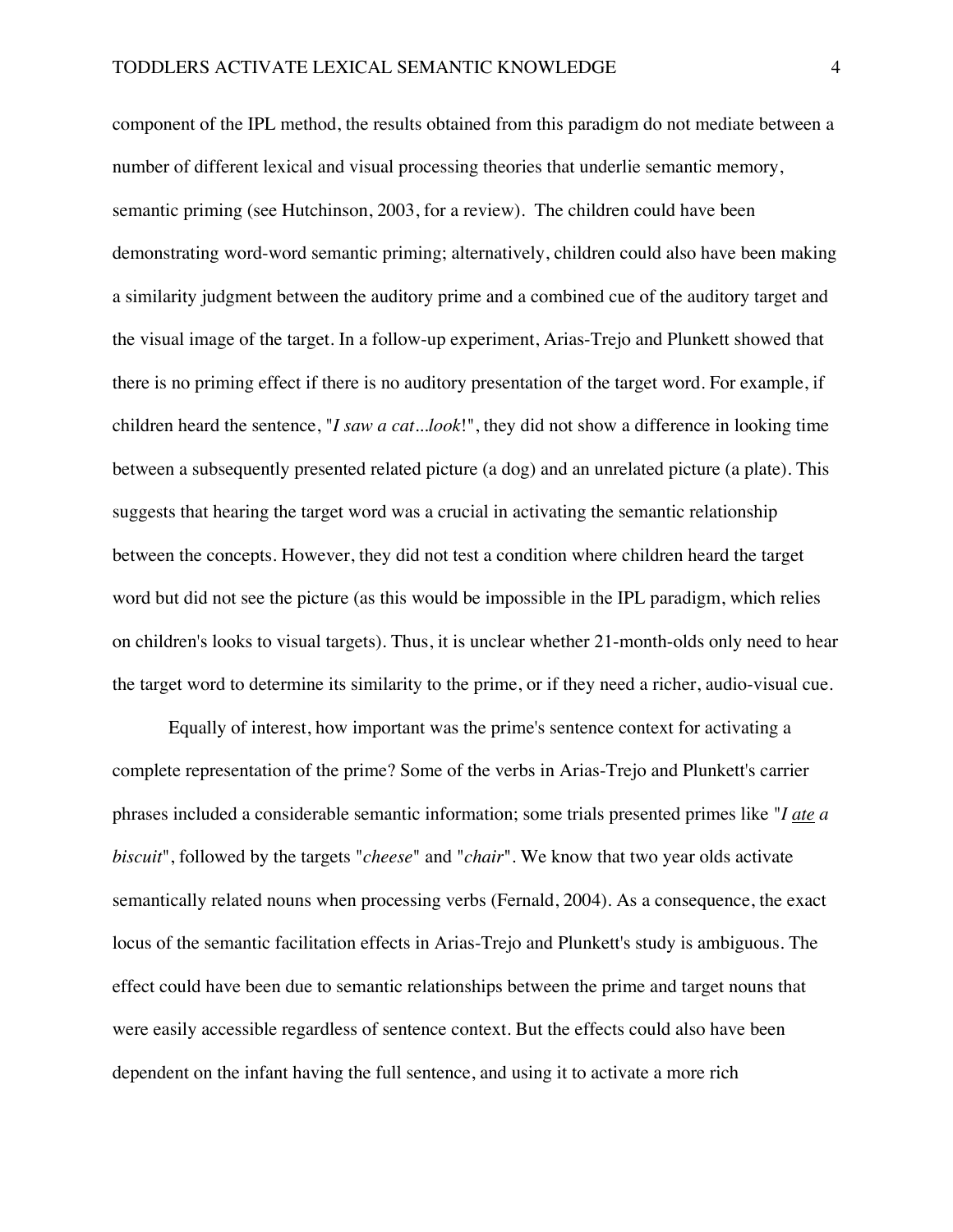representation of the noun's semantics. In fact, the priming effect could have been due entirely semantic relationships between the verb and target (at least for those subset of trials that had semantically rich verbs like "*ate*").

The goal of our studies was to ask whether children's knowledge of the meaningful relationships between words is accessible and usable in the absence of any additional context, including visual images and sentential frames. Specifically, we were interested developing a paradigm to investigate whether this semantic knowledge can be activated in the absence of pictures of the named referents. In contrast to the previous IPL studies, the stimuli in the current experiments were decontextualized single words. Thus, with our auditory paradigm, we can directly ask whether toddler's lexical knowledge, in the absence of other contextual cues, includes the semantic relationships between words.

There is previous work that has examined the semantic relationships that young children activate when they hear auditory words in isolation. Torkildsen et al. (2007) used evoked potentials to examine the processing differences between semantically related and unrelated pairs of auditorily presented words to 24-month olds (see also Friedrich & Friederici, 2005). They defined relatedness in terms of membership to the same superordinate category. Torkildsen et al. found a broadly distributed N400 effect for semantically unrelated word pairs, similar to effects in adults (see Kutas & Federmeier, 2011 for a review). Unfortunately, the basis of the effect is again somewhat unclear due to the nature of their experimental design. Torkildsen et al. did not collect any behavioral measures; it is often advisable in EEG studies to have corroborating behavioral evidence in order to fully interpret the results (Picton & Taylor, 2007). More critically, semantic priming experiments with adults use counterbalanced designs in which the same stimulus words appear in both related and unrelated conditions, in order to control for other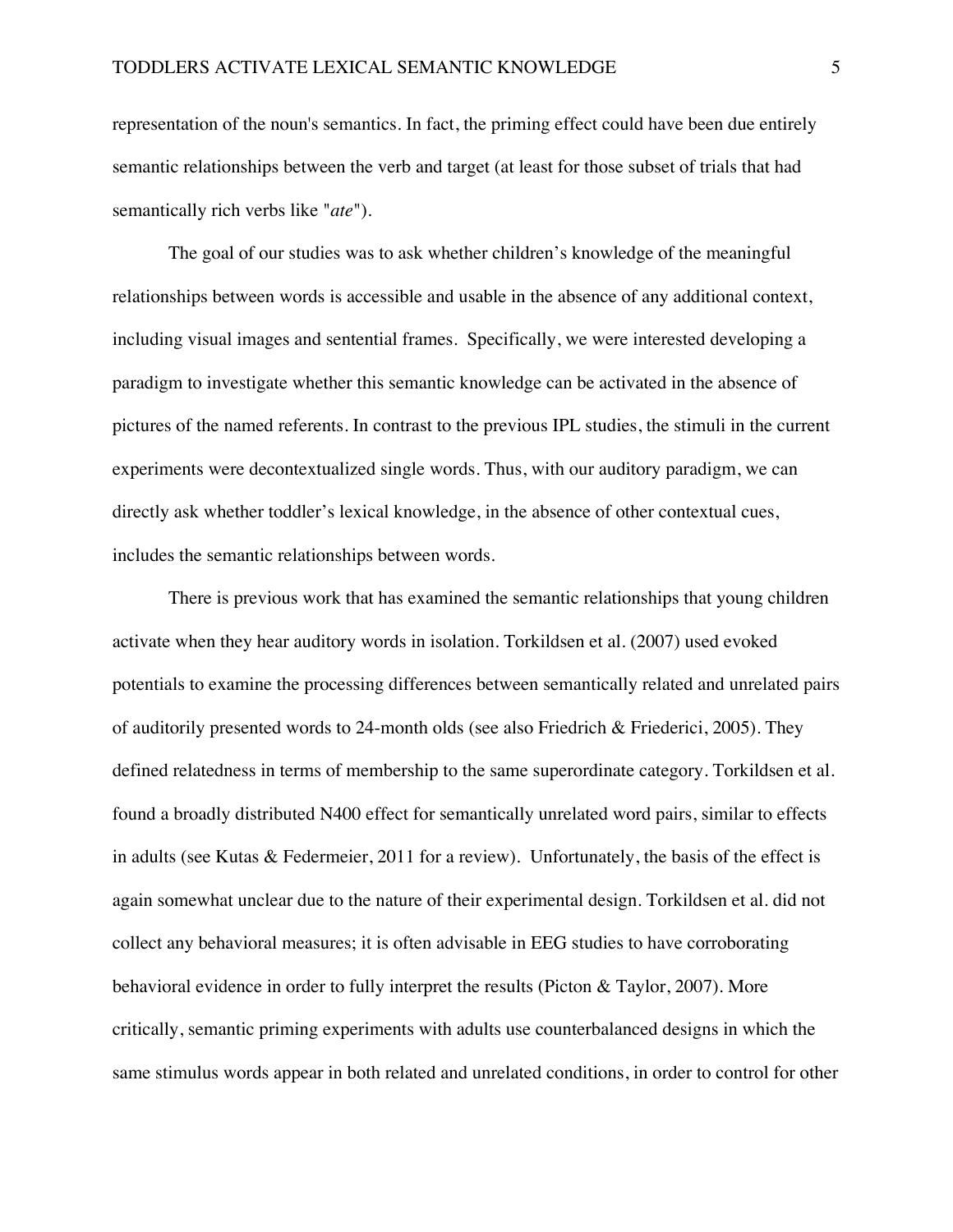lexical factors that affect performance, such as word frequency, familiarity, and imageablity (McNamara, 2005). Torkildsen et al. did not follow this procedure, and used different words for related and unrelated trials (e.g. they compared the results of trials like *dog-horse* to trials like *car-apple*, rather than comparing trials like *dog*-*horse* to trials like *car*-*horse*). Hence the observed effects could be due to the relatedness manipulation, but it could also be due to other properties of the stimuli nested within condition (i.e., differences in the frequency or imageablity of the target words that happened to be in the two conditions). We chose our stimuli such that each word served as its own control, participating in both a related and unrelated pair, to address this methodological issue.

The present studies used a simple auditory paradigm, inspired by semantic priming studies, to examine semantic knowledge in 24-month-olds in the absence of related visual stimuli. The two experiments employed a modified version of the Head-turn Preference Procedure (Kemler Nelson et al., 1995). In Experiment 1, each trial consisted of repetitions of a single word (e.g., *kitty-kitty-kitty*). The word presented on the preceding trial was either semantically related (e.g., *dog-dog-dog*) or unrelated (e.g., *shoe-shoe-shoe*). In Experiment 2, each trial consisted of repetitions of a pair of words that were either semantically related (*dogkitty*) or unrelated (*shoe-kitty*). The principal question in both studies was whether responses to the words would be modulated by the semantic relatedness of other words, either across trials (Experiment 1) or within trials (Experiment 2). Together, the two studies allow us to perform two different tests of the important theoretical question of whether there is behavioral evidence that toddlers activate lexical semantic knowledge in the absence of visual referents or sentence contexts.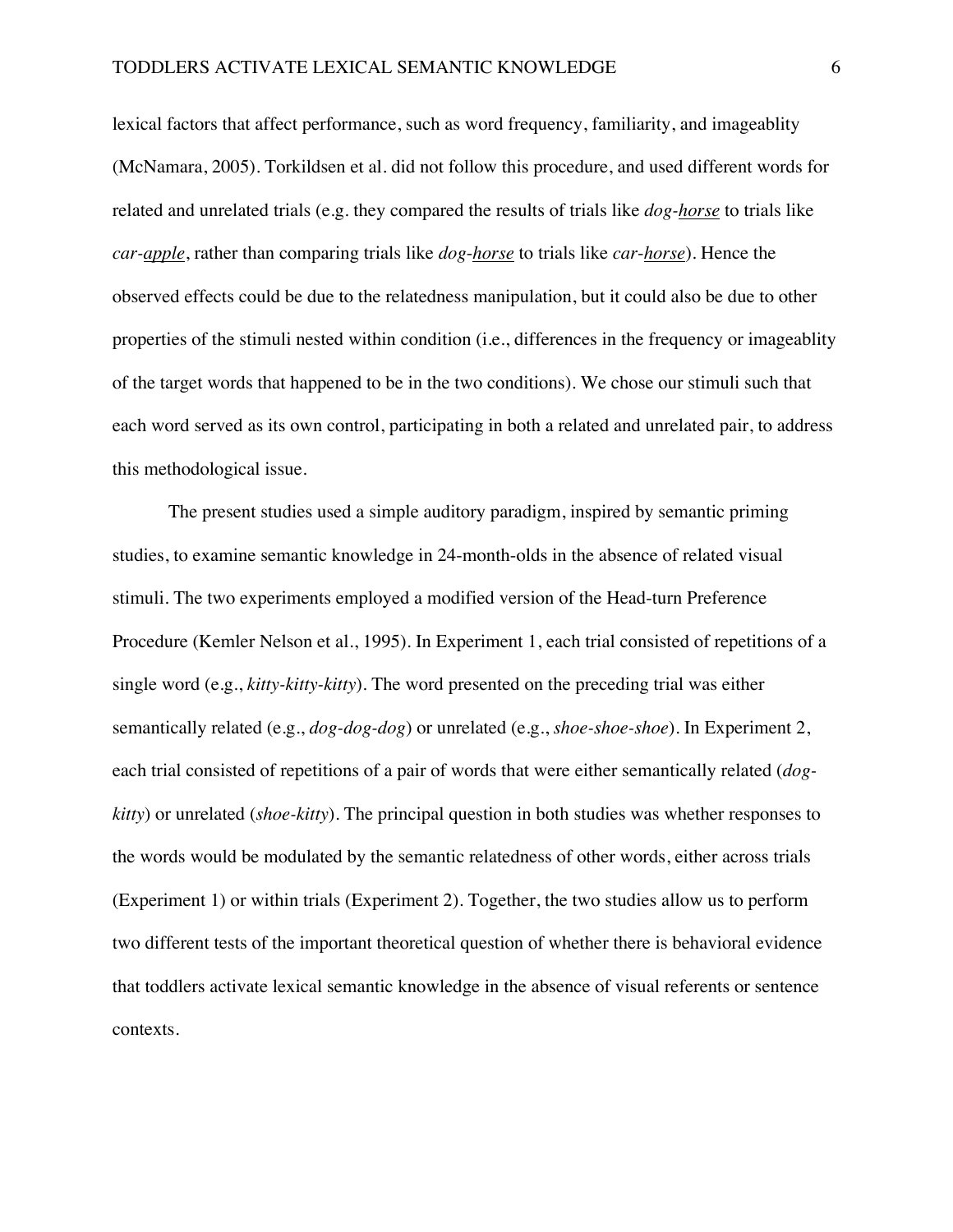The studies also make an important methodological contribution by showing that the Headturn Preference Procedure (HPP) can be used to adapt auditory semantic priming procedures for use with young children. Hundreds of studies have used HPP to test infants' and toddlers' ability to discriminate between stimuli based on both pre-existing knowledge as well as what they can learn during an experimental session. While HPP is typically used with younger infants (between 6 months and 18 months), this is largely due to the fact that it has been employed most often to test hypotheses involving perceptual discrimination at those ages. Indeed, HPP has also been used with older children in the 20-36 month age range to investigate toddlers' knowledge of meaning, syntax, and the relationship between the two (Höhle et al., 2006; Nazzi et al., 2011; Santelmann & Jusczyk, 1998; Soderstrom et al., 2007; Willits, Lany, & Saffran, in review). HPP, unlike the IPL procedure, allows us to present purely auditory stimuli without relying on toddlers' looks to specific images as a dependent measure. Moreover, HPP is considerably less expensive and easier to run with young children than EEG and other methodologies that rely on neurophysiological responses.

## **Experiment 1**

In Experiment 1, we adapted a classic priming method used with adults for use with young children. In the simplest priming procedures (such as in Meyer & Schvaneveldt, 1971), participants are presented with a prime word followed by a target word, and are asked to make a behavioral response to the target word, such as reading the word aloud or making a lexical (word/nonword) decision. Other research has employed a continuous variant of this task in which participants make a response to each stimulus, with semantic relatedness varied across trials (Shelton & Martin, 1992; Nation & Snowling, 1999; McRae & Boisvert, 1998; Moss et al.,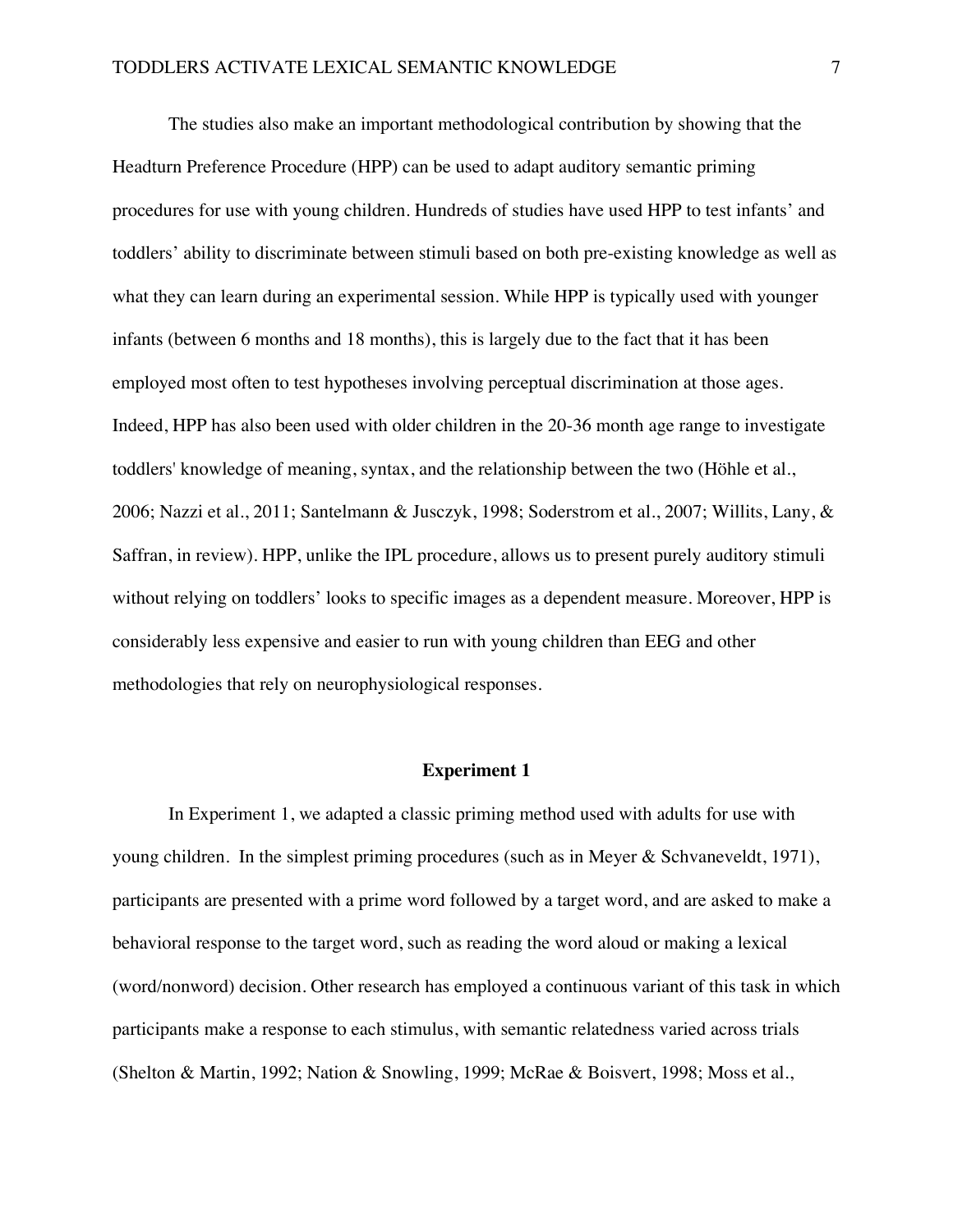1995). The semantic priming effect refers to faster responses when the prime and target are semantically related (e.g., *bread-cake*) compared to unrelated controls (e.g*., chair-cake*). Priming methods have been used to investigate questions about the structure and processes of semantic memory in adults (Ferretti, McRae, & Hatherall, 2001; Moss et al., 1995; McNamara, 1992; Neely, 1991) and children (Nation & Snowling, 1999; Plaut & Booth, 2000).

Extending this approach to toddlers and infants has clear benefits for understanding the early development of semantic knowledge. Experiment 1 used the Head-turn Preference Procedure (HPP), and on each trial, the child listened to repetitions of a highly familiar word. Starting with trial 2, the word the child heard on the preceding trial was either meaningfully related (e.g., "*kitty"*) or unrelated (e.g., "*shoe*") to the word on the current trial (e.g., "*dog*"). If by 24 months, toddlers have begun to develop representations of word meaning that are sufficiently specific to encode relatedness, listening times should differ for trials on which a word was preceded by a related word, compared to trials on which the same word was preceded by an unrelated word.

One important issue surrounding any study testing for knowledge of semantic relationships is how one defines a semantic relationship. In the adult priming literature, there is considerable debate about the different ways in which words can be related and which types of relatedness lead to priming. The types of relationships explored have typically been broken down along two dimensions. The first is when words' referents are similar in some way (i.e., share semantic features or belong to the same taxonomic category). When words that are related in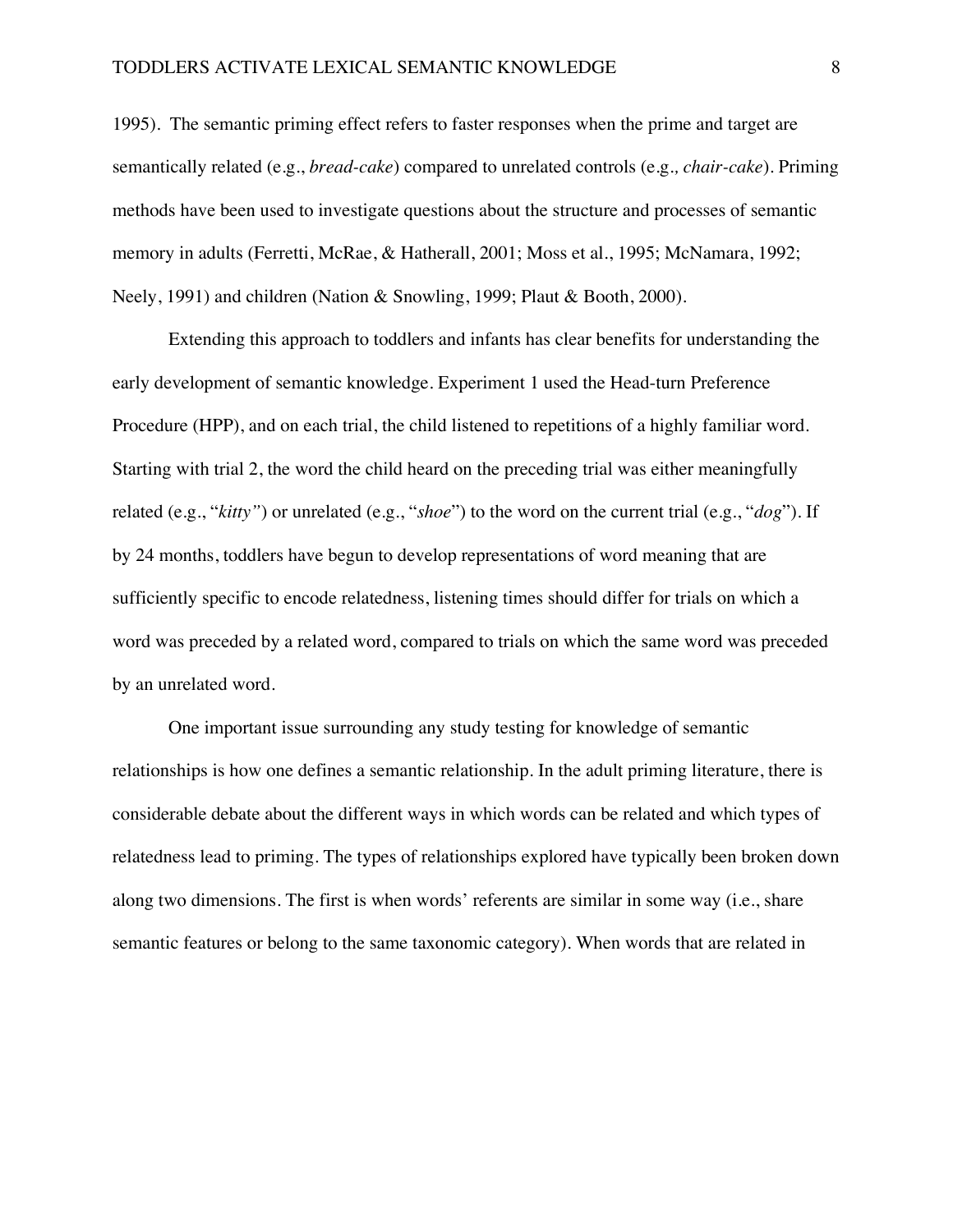these ways prime each other, this is typically referred to as "semantic" priming (Neely, 1977; McRae & Boisvert, 1998)<sup>1</sup>.

Semantic relationships also encompass situations where words or their referents co-occur with high frequency, participate in the same thematic relations, or elicit each other in word association norms. When words related in these ways prime each other, this is typically referred to as "associative" priming (for reviews of the differences between these types of priming in the adult literature, see Hutchison, 2003, Lucas, 2000, and McNamara, 2005). The infant study by Arias-Trejo & Plunkett (2007) chose their pairs based on adult word association norms, and thus can be thought of as a study of "associative" priming, whereas the study by Torkildsen et al chose words from the same category, and thus would be considered an example of semantic priming.

Our goal in these initial studies with two-year-olds is not to address the differences between types of semantic relationships. Instead, we were interested in determining whether young children show priming effects *at all*, in purely auditory single-word contexts. As such, we chose our related pairs so that they were highly related along multiple dimensions (e.g., taxonomic overlap, thematic relatedness, shared semantic features, high associativity) in order to maximize the potential for observing priming effects in this age range. The primary goal of these studies was to test for semantic effects in the absence of visual imagery or sentence contexts, and to establish the viability of the Headturn methodology for testing these questions.

We chose to study 24-month-olds in light of previous studies examining knowledge of relations between word meanings in young children. In their studies using the IPL method, Styles

 

<sup>1</sup> This label is perhaps unfortunate, given the more general and precedential usage of "semantic" to refer to meaningful relations more broadly, or to distinguish knowledge about words' meanings from knowledge about words' referential concepts (Bloomfield, 1933; Osgood, 1952).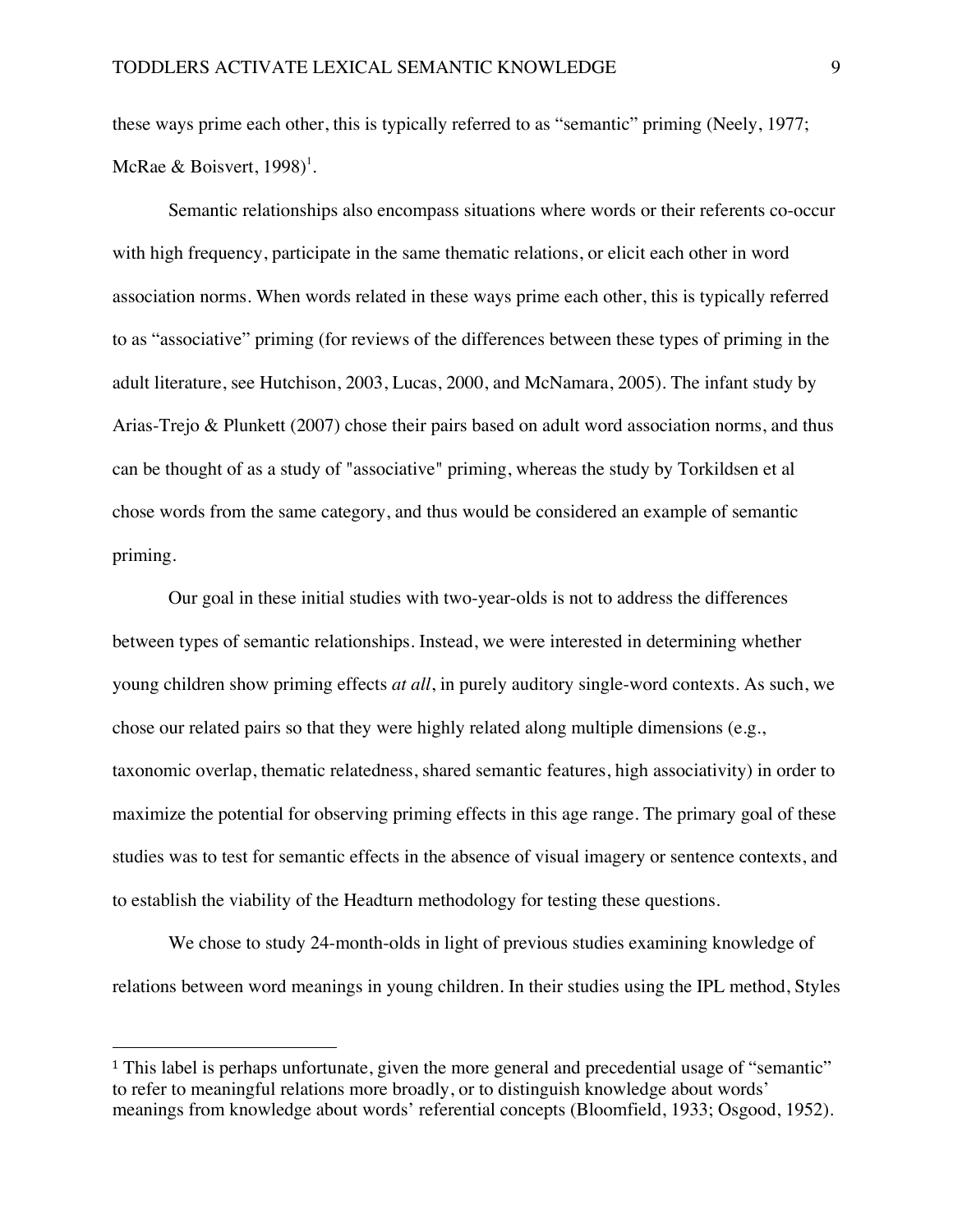and Plunkett (2009) found a priming effect in 24-month-olds but not 18-month-olds, and Arias-Trejo and Plunkett (2009) found a priming effect in 21-month-olds but not in 18-month-olds. Other research has found that 24-month-olds activate properties (such as color) or a word's meaning when they hear that word (Johnson, McQueen, and Huettig, 2011; Swingley & Fernald, 2002). Because of the novelty of our method, and especially due to the removal of all contextual cues to a word's meaning, we studied 24-month-olds in order to ensure that participants had the requisite knowledge for the task.

Using the HPP methodology offers one further advantage. The extensive body of work using the procedure allows us to make directional hypotheses about toddlers' looking behavior. Infants could show a familiarity bias (longer looking to familiar or related stimuli) or a novelty bias (longer looking to unfamiliar or unrelated stimuli). The consensus of this work (Houston-Price & Nakai, 2004; Hunter & Ames, 1988) is that infants' novelty and familiarity biases in HPP will follow a predictable trajectory as a function of their familiarity with the stimuli. If infants are extremely familiar with the stimulus (either due to long exposure times or strong preexisting knowledge of the stimuli) they tend to show a novelty bias in the experiment. In contrast, if infants have low familiarity, they tend to show a familiarity bias. In our experiments, since we used high frequency words that children of this age were likely to know very well (see Table 1), we would predict to find novelty effects; if infants are sensitive to the semantic relationships between the words, they ought to listen longer to unexpected stimuli (e.g. have longer listening times on unrelated trials).

# **Method**

#### **Participants**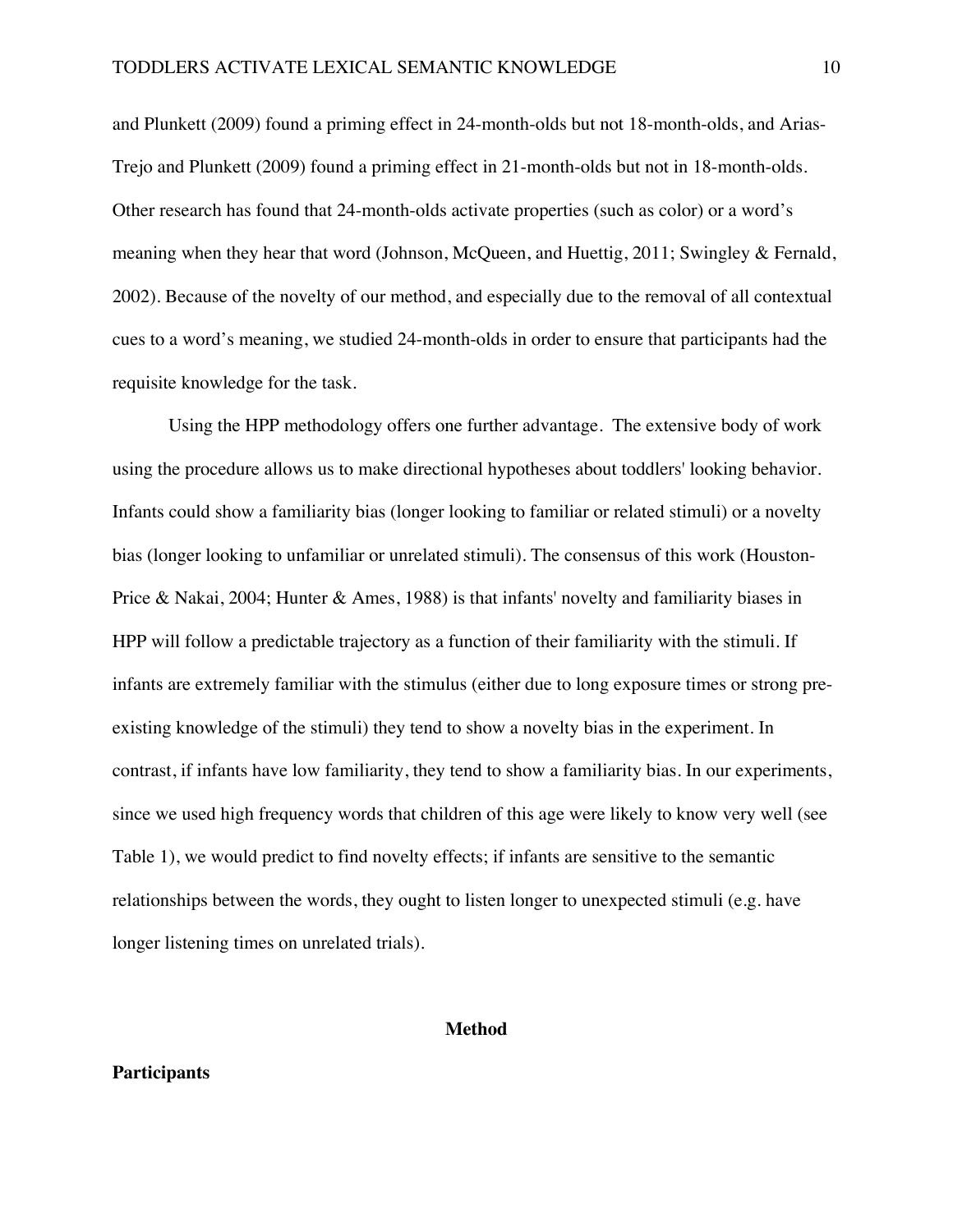Participants were 32 monolingual English-learning toddlers (16 male) with a mean age of 24 months ( $M = 24.3$ , range = 22.5–25.4). All participants were full-term, were reported to have normal vision and hearing, and were from households with a minimum amount of exposure to non-English languages (less than four hours per week of exposure to another language). One additional toddler was unable to sit through the task and was excluded from the analyses.

## **Stimuli and Design**

While adult priming studies benefit from the use of word association norms in choosing appropriate stimuli, there is no equivalent database for young children. Thus, we relied on Dale & Fenson's (1996) lexical development norms to choose words that at least 75% of 24-montholds are reported to understand. We further constrained our choice of stimuli such that the words could be arranged into highly-related word pairs. Within each pair, the words were related along a number of different dimensions, including shared taxonomic category membership; similar thematic relations; high semantic feature overlap in normative evaluations of semantic features McRae, de Sa, & Seidenberg, 1997); and often high associativity in normative measures of word association in adults (Nelson, McEvoy, & Scheiber, 1997).

The stimuli, spoken by an adult female in an infant-directed register, consisted of eight words: *dog*, *kitty*, *shoe*, *sock*, *juice*, *milk*, *mouth*, and *nose*. We limited our study to these eight words in order to reduce the amount of inter-item variance. The eight items, in addition to their intensity and duration, are shown in Table 1. In addition, we also calculated the frequency of the words in a corpus of child-directed speech, created by combining all samples of child-directed speech from the CHILDES database (MacWhinney, 2000) for children up to 24 months of age. We converted these frequencies to percentiles, finding that all of our words were in at least the 94th percentile (e.g., of all the words in the CHILDES database, our words were in the top  $6\%$  in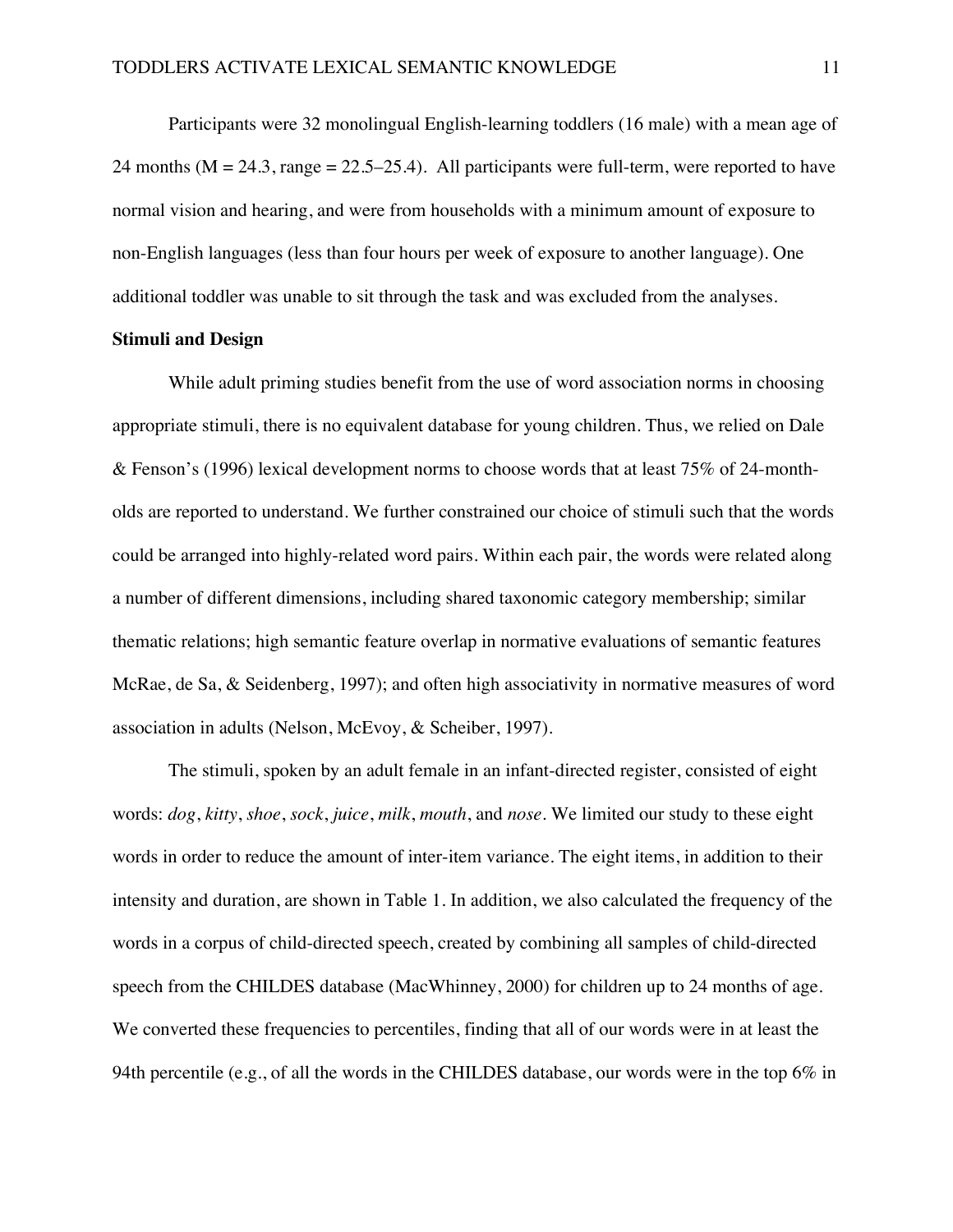terms of word frequency).

# --- INSERT TABLE 1 ABOUT HERE ---

The words were then organized into lists consisting of 16 trials. On each trial, one word was repeated with a 750 ms pause between repetitions. Half the trials were preceded by a trial containing repetitions of the related word (e.g., *dog* on trial *n*, *kitty* on trial *n*-1), and half were preceded by repetitions of an unrelated word (e.g., *dog* on trial *n*, *shoe* on trial *n*-1). As described above, we chose the related pairs in order to maximize relatedness among many dimensions, maximizing the chance of finding an effect, resulting in the related pairs "*dog*-*kitty*," "*shoesock*," "*mouth*-*nose*," and "*milk*-*juice*."

The unrelated pairs were created by pseudo-randomly re-pairing the items for each participant, with the constraint that pairings that would have resulted in thematic relationships (such as *mouth*-*juice* or *kitty*-*nose*) were not allowed as unrelated items. Thus, for some participants the unrelated trial that preceded the *shoe* trial may have been *dog*, and for others it may have been *juice*. Importantly, within each participant's stimulus list, they saw each word exactly twice, once as a related trial and once as an unrelated trial. This technique of randomly re-pairing unrelated items across different participants is common in the adult semantic priming literature (McNamara, 2005), as it leads to a better estimate of the actual unrelated average response time, rather than reflecting idiosyncratic relationships that may exist for particular unrelated pairings if the same unrelated pairing is used for every participant in the experiment. The set of stimulus pairings, as well as the word association strengths in the related and unrelated conditions, are shown in Table 2.

# --- INSERT TABLE 2 ABOUT HERE ----

We created different pseudo-randomized experimental lists for the 32 participants,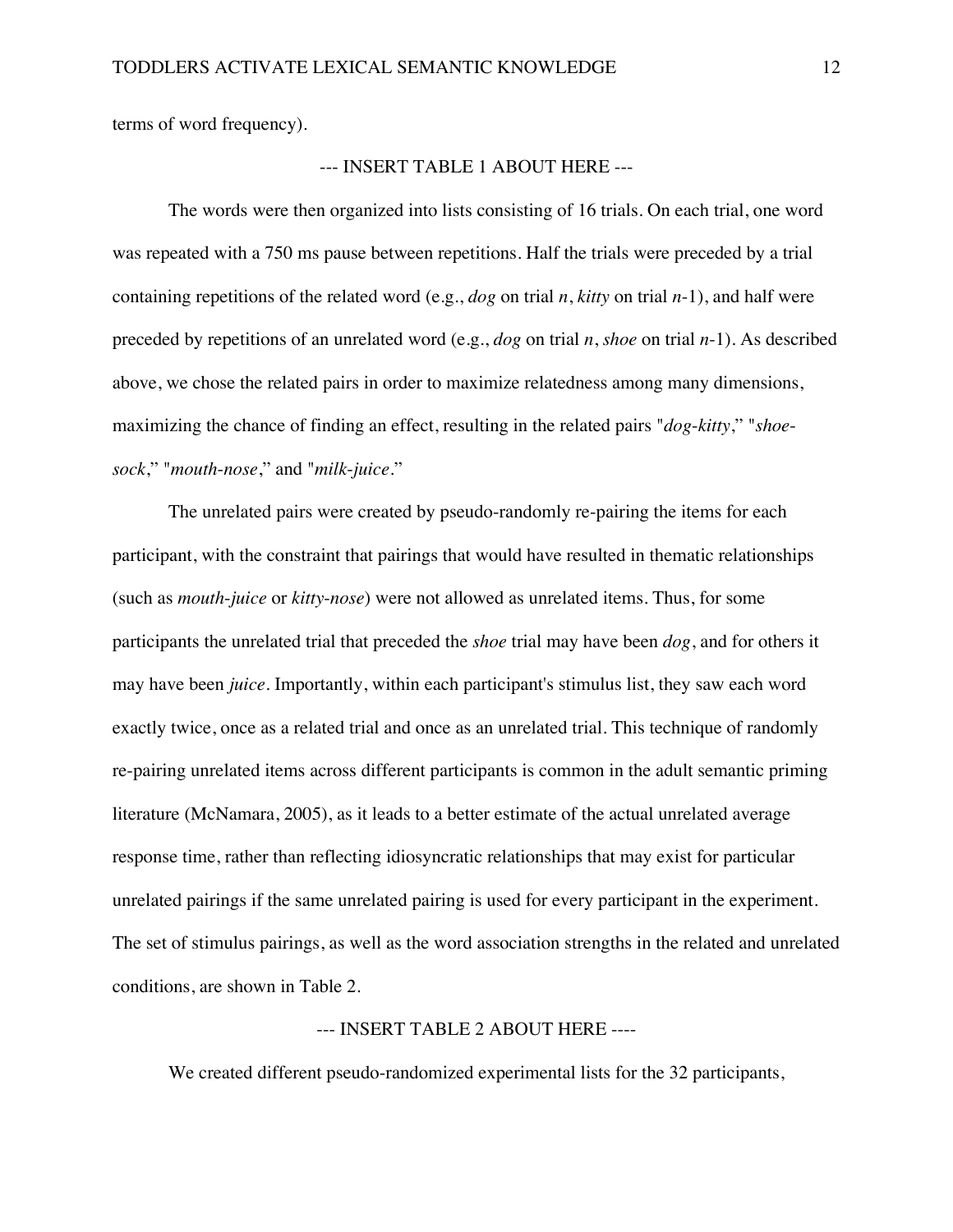counterbalancing three factors: (1) each participant heard each word in both a related and unrelated context, with the order of which condition they heard first counterbalanced across participants; (2) in order to control for asymmetric association effects (e.g., *shoe* given *sock* has a higher association strength than *sock* given *shoe*), half the participants heard the pairs in one order (e.g., *sock*-*shoe*) and the other half heard the reverse order (*shoe*-*sock*); (3) all pairs' side of presentation was counterbalanced; for example, one participant's *shoe* and *sock* trials were both presented from the left side, a second heard both from the right, a third participant heard *shoe* from the left and *sock* from the right, and a fourth heard *shoe* from the right and *sock* from the left. An example stimulus list for the experiment is shown in the Appendix, but it is important to note that this is a single example stimulus list, and many others lists were used to pseudorandomize the presentation order of the items.

# **Procedure**

Toddlers were seated on a caregiver's lap in a sound-attenuated booth; the caregiver wore blacked-out sunglasses and listened to music over headphones. The neutral visual stimuli were presented on three computer monitors positioned at the infant's head-level approximately three feet away. One monitor was placed directly in front of the infant, and the other two were placed 90º to the infant's left and right. The auditory stimuli were presented on wall-mounted speakers directly below the three monitors. Presentation of stimuli and collection of the experimenter's button presses were controlled by HABIT software (Cohen, Atkinson, & Chaput, 2000).

Each trial began with a central attention-getting stimulus (a scene of a balloon and clouds) paired with music playing from the center speaker. Once the infant oriented to the center, the experimental stimulus began to play on either the left or right side. This stimulus consisted of a neutral visual stimulus (a spinning pinwheel, used on every trial) and one of the eight spoken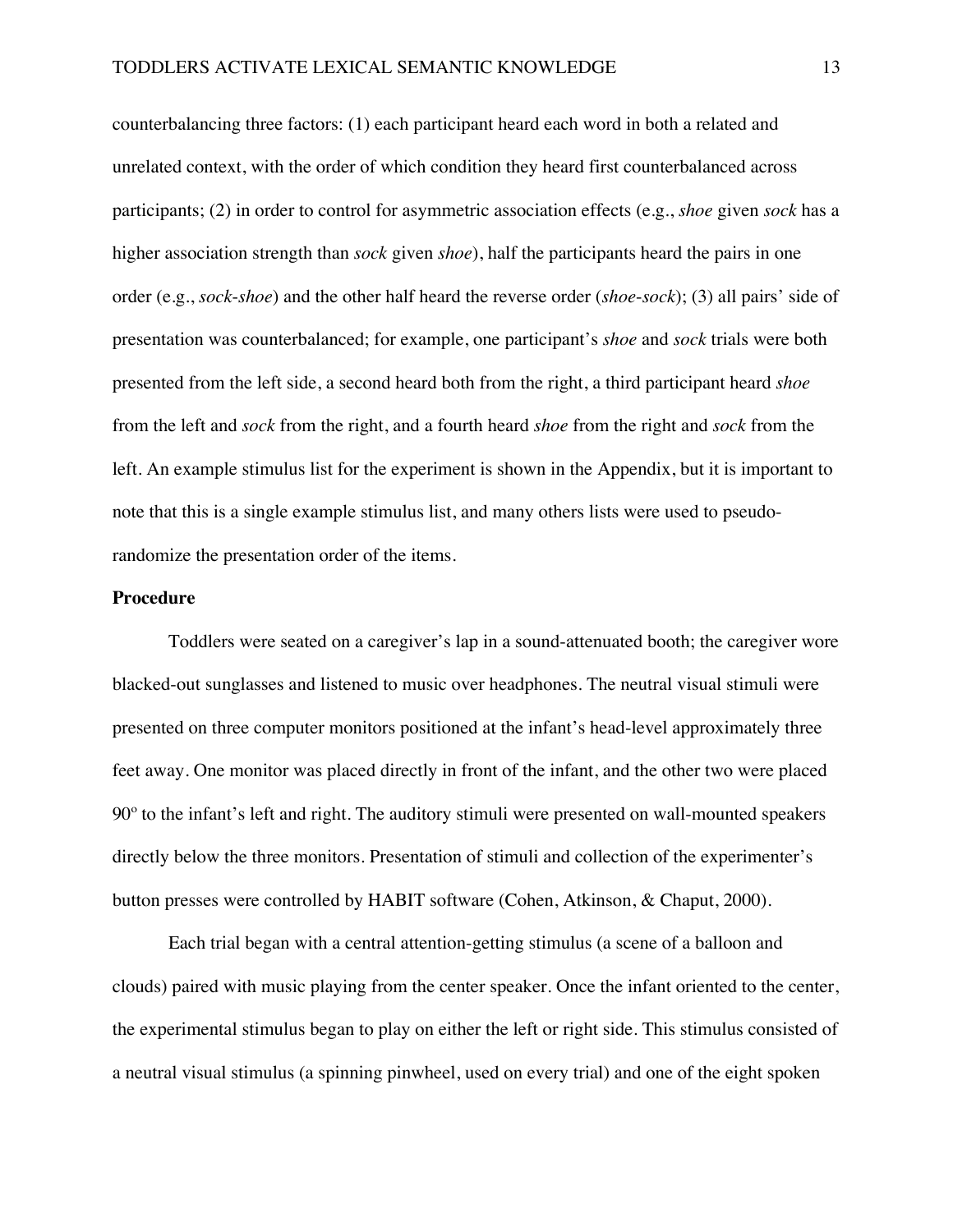target words repeated with 750 ms of silence between repetitions. The word was repeated until the infant looked away for more than two seconds, or for a total of 15 seconds, whichever came first. The experimenter outside the booth, who was blind to the stimulus presented on each trial, used button-presses to keep track of the infant's looking behavior. The dependent measure on each trial was the total time the infant spent looking at the monitor on the side from which the experimental auditory stimulus was presented.

After the experiment, the child's caregiver was debriefed and given a questionnaire containing the eight target words and four filler words that were not used in the study. They were instructed to provide a 1 to 7 confidence rating for whether their child did (rating 7) or did not (rating 1) know the meaning of the words. All but two infants were at ceiling (7) for all 16 words. Nearly identical results were obtained in analyses (not reported here) that excluded data from the trials for the words that the two infants were reported not to know.

#### **Results and Discussion**

The principal data consist of mean looking times for each participant on related and unrelated trials, collapsing across items. We also computed mean looking times for each item for related and unrelated trials, collapsing across participants. The first trial for each participant was discarded because it was not preceded by another stimulus. Ten additional trials (across seven participants) out of a total of 480 trials (15 trials x 32 participants) were excluded due to participant inattention (e.g., crying, or never looking to the stimulus side during the trial). The results for all of the included trials are presented in Figure 1. In line with our directional hypothesis, infants looked longer on unrelated trials  $(M = 9.18 \text{ sec.}, SE = 0.54 \text{ sec.})$  than on related trials ( $M = 8.04$  sec.,  $SE = 0.44$  sec.). This effect was significant both by participants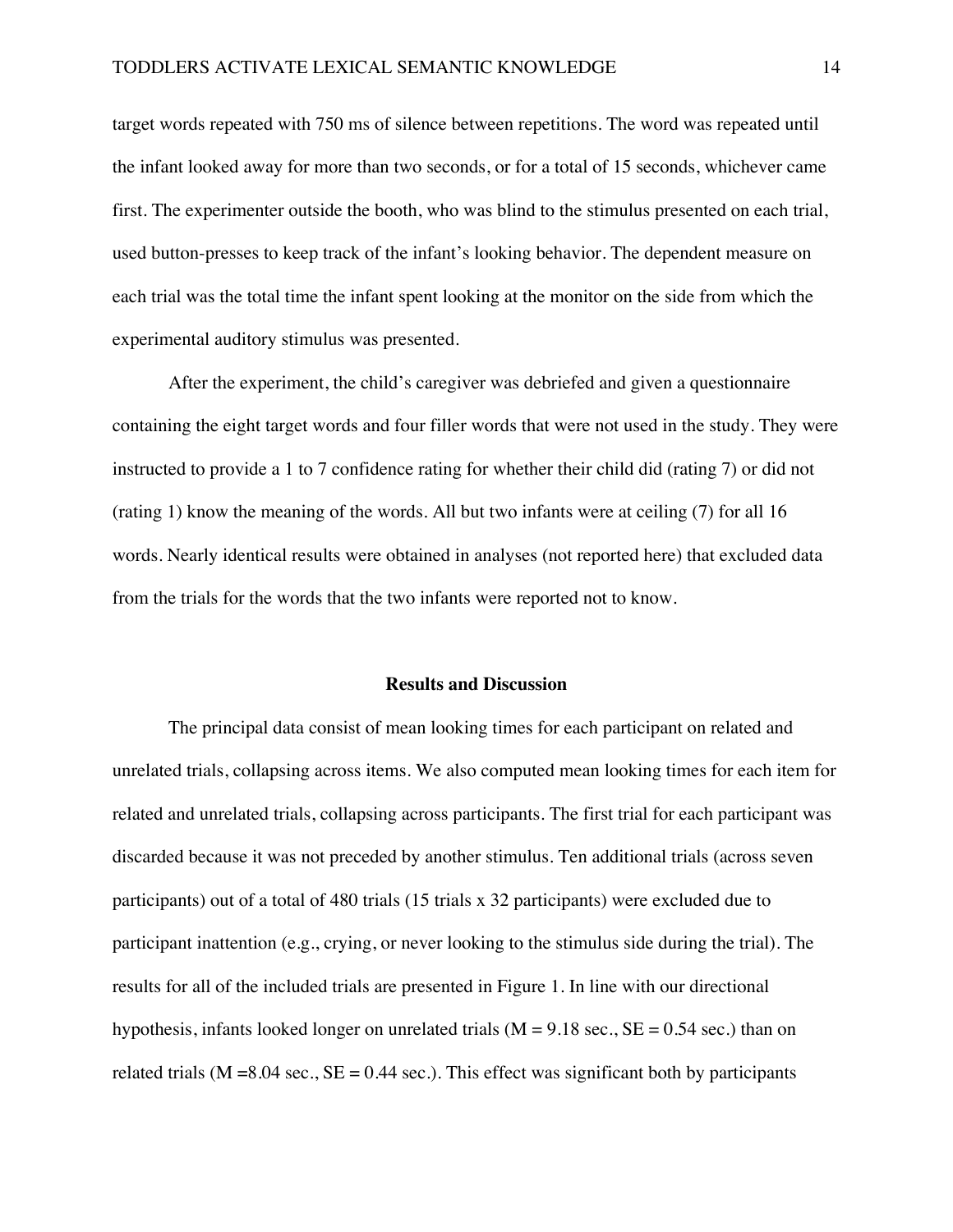$[F_1(1,31) = 9.69, p < 0.01, \text{eta}^2 = 0.24]$  and by items  $[F_2(1,7) = 6.56, p < 0.05, \text{eta}^2 = 0.48]$ . The size of this effect, both in terms of the difference score between conditions (approximately 1.5 seconds) as well as the statistical effect size (0.24/0.48) are in line with typical effect sizes using HPP to test for infants' abilities to discriminate familiar from novel stimuli (Houston-Price  $\&$ Nakai, 2004).

# --- Insert Figure 1 about here ---

In order to completely rule out the possibility that the differences were due to acoustic factors or other factors unrelated to meaningful differences between the words, a mixed-effects model was used to analyze the data (Baayen, Davidson, & Bates, 2008). In this model, we used participant and target as random factors; the fixed factors were relatedness, duration of the current target (in milliseconds), difference between duration of the current and previous trials, side of presentation, and whether the previous trial was on the same side. In this analysis, only relatedness was a significant predictor of looking time  $(t = 2.11, p < 0.05)^2$ .

To summarize, in Experiment 1 we show that 24-month-olds exhibit a relatedness effect, similar to the priming effects found in adults for spoken words: looking times were shorter on trials for which the preceding trial contained a semantically related word, just as reaction times for adults are faster after a semantic prime in lexical decision tasks. Our results are also consistent with those of Arias-Trejo and Plunkett (2009) and Styles and Plunkett (2009), who found evidence for semantic organization of the infant lexicon toward the end of the second year. Our experiments extend upon their results by showing that by 24 months, toddlers' representations of words and the similarity structure between those representations (at least for

 

 $2^2$  Because mixed-effects models use both the number of participants and the number of items as random factors, the degrees of freedom in these tests are not straightforward as they are in typical significance tests, and thus it is not standard to report them in the same manner (see Baayen et al., 2008 for details).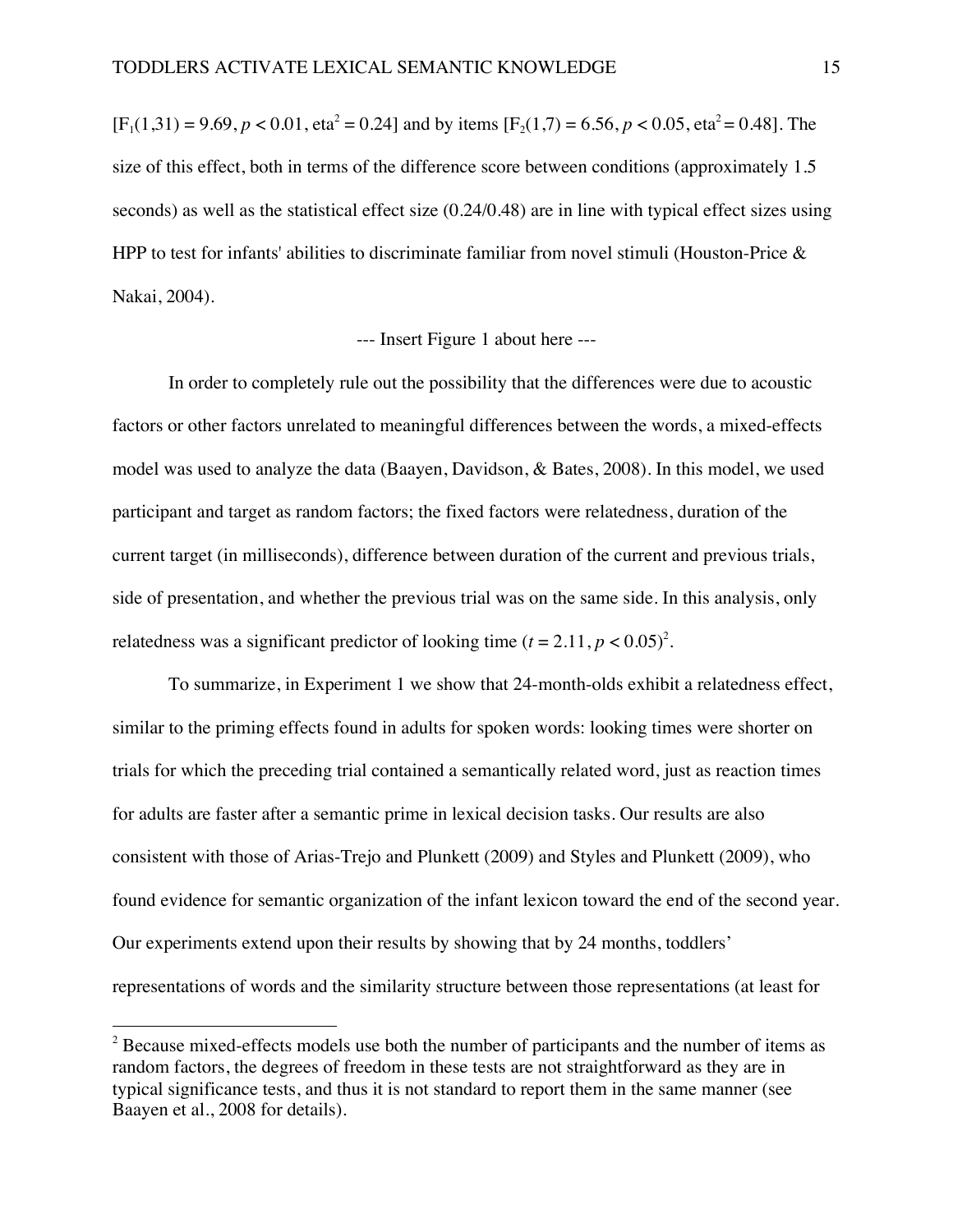highly frequent words) are easily retrievable. The effects of semantic similarity exist even when the stimuli are purely auditory words presented in isolation, without any enriching visual or sentential context. These results are also consistent with Torkildsen et al.'s (2007) EEG results, which also found that by 24 months of age, toddlers show differential brain activation as a function of words' semantic relatedness. Our findings further demonstrate that semantic relationships between words have behavioral consequences in the form of infants' listening times to words, and thus can be measured without more expensive and difficult to employ methodologies such as measuring EEGs.

A question that emerges from the results of Experiment 1 is whether the semantic relatedness effect is contingent on the specific experimental paradigm that was used. The method used in Experiment 1, in which we repeated a single word on each trial and manipulated the similarity between words across trials, is useful for gaining evidence concerning the development of semantic representations. However, most language input that infants receive does not consist of repetitions of individual words (e.g., "*dog, dog, dog*"), although it should not be discounted that infants do often hear words in isolation paired with the same words in fluent speech, (e.g., "Giraffe! Look at the Giraffe!", Aslin et al., 1996; Brent & Suskind, 2001; Lew-Williams, Pelucchi, & Saffran, 2011). In order for the results of Experiment 1 to be generalizable, then, it is important to determine whether semantic relatedness effects will emerge under other stimulus conditions. This issue is addressed in our second experiment.

# **Experiment 2**

In Experiment 2, we examined lexical knowledge using a variation on the task used in Experiment 1. Rather than presenting a single word on each trial and testing the effects of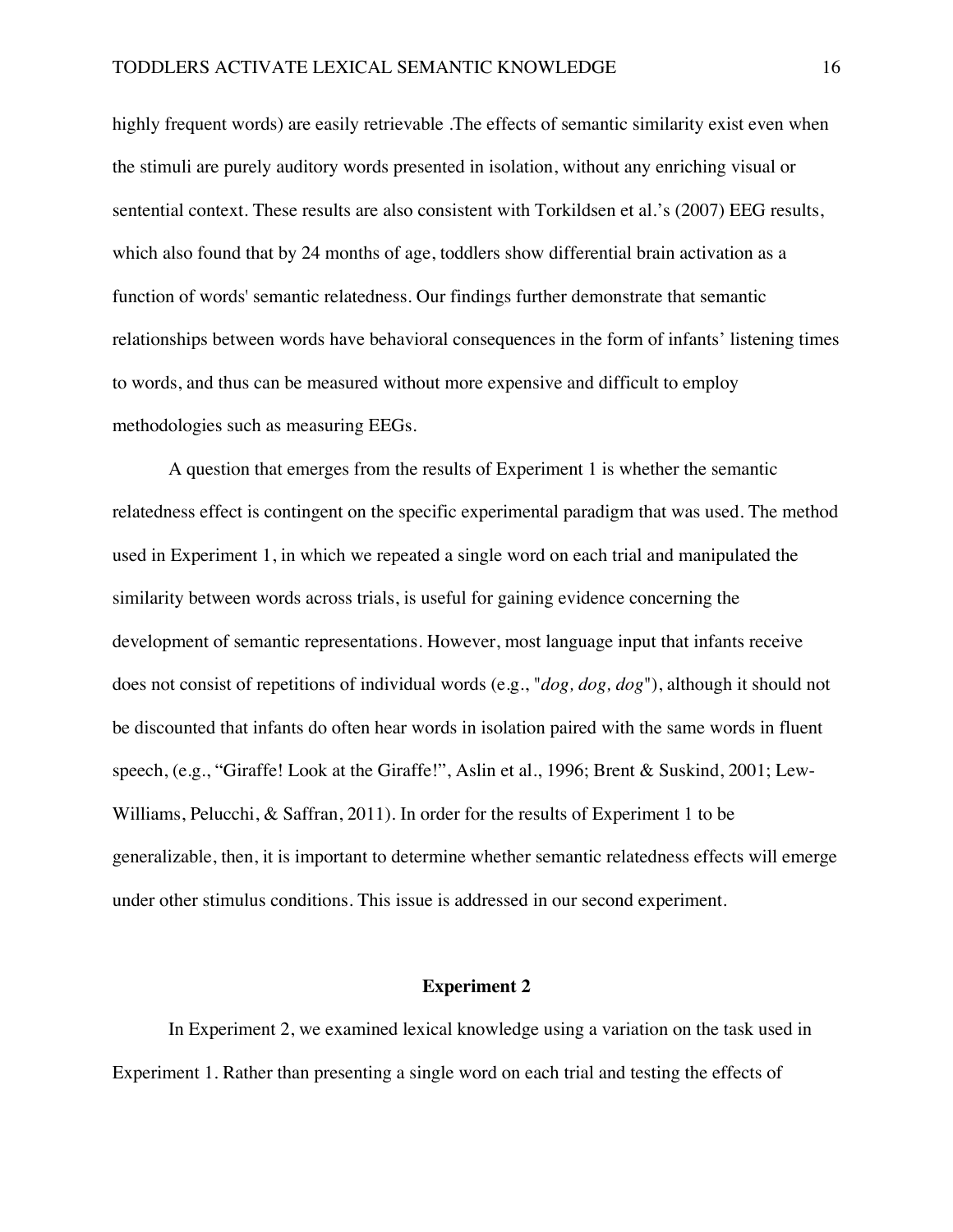relatedness across trials, we repeated word pairs on each trial and manipulated the relatedness within each trial. Observing effects of semantic relatedness within rather than across trials allows comparisons that may constrain inferences about the cognitive processes underlying the effects. Presenting two words on each trial reduces working memory load compared to Experiment 1, in which related stimuli occurred several seconds apart and were separated by an attention-getting stimulus. Although working memory demands did not preclude finding an effect in Experiment 1, this potential alternate explanation of null results could complicate the interpretation of future studies employing this methodology. It was therefore important to determine whether the priming effect also occurs when memory demands are minimized.

Additionally, for Experiment 2 we collected data concerning the participants' vocabularies. There has been much discussion in the literature concerning the relationship between overall vocabulary level and toddlers' performance in online tasks assessing familiar word recognition (Fernald et al., 2008; Swingley, Pinto, & Fernald, 1999) and novel word learning (e.g., Graf Estes, Edwards, & Saffran, 2011; Havy & Nazzi, 2009; Lany & Saffran, 2011; Nazzi, 2005; Werker et al., 2002). Parent report measures of toddlers' vocabulary levels were therefore used to assess whether semantic relatedness effects were correlated with vocabulary development.

#### **Method**

# **Participants**

The participants were 32 monolingual English-learning toddlers (16 male) who had not participated in Experiment 1, with a mean age of 24 months ( $M = 24.5$ , range  $= 22.7 - 25.8$ ). The participants were full term, were reported to have normal vision and hearing, and had had a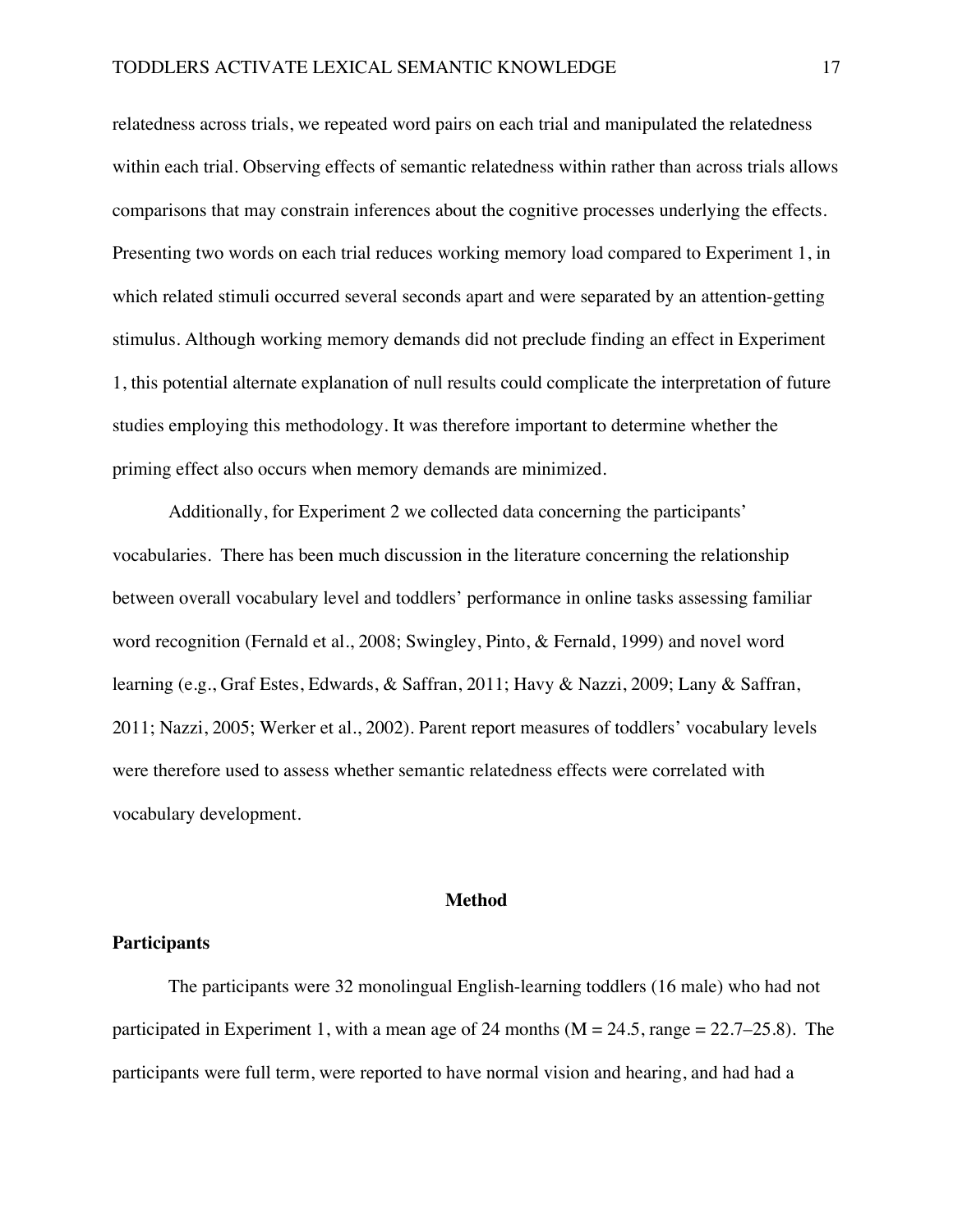minimal amount of exposure to non-English languages (less than four hours per week of exposure to another language). Three additional toddlers were tested but excluded from the analyses due to fussiness or crying during more than half of the trials during the experiment.

# **Stimuli and Design**

Each trial consisted of a word pair, repeated with a 750 ms pause between words (e.g., "*kitty*…*dog*…*kitty*…*dog*…"). The words were the same as those used in Experiment 1 (*dog*, *kitty*, *shoe*, *sock*, *juice*, *milk*, *mouth*, and *nose*), again paired to create a set of unrelated pairs (e.g., *dog*-*shoe*, *juice*-*kitty*) and a set of related pairs (e.g., *dog*-*kitty*, *juice*-*milk*). These pairs were used to create a different counterbalanced list for each participant. Each counterbalanced list contained 16 trials; half unrelated and half related. Within each list, the items were counterbalanced such that each participant heard each word twice in a related pair and twice as an unrelated pair, and heard an equal number of related and unrelated trials on the left and right side. Between lists, the items were constructed such that the order of the pairs was pseudorandomized, each pair was played on each side for an equal number of participants, each pair occurred an equal proportion of times following a related and an unrelated trial, and the order within the pair (i.e., which word was said first) was balanced across participants. As in Experiment 1, the stimuli were also equated for volume, pitch, and the length of trials such that trial duration was not confounded with relatedness condition. The stimulus characteristics for the items in Experiment 2 are shown in Tables 1 and 2, and a sample stimulus list is shown in the Appendix.

# **Procedure**

The procedure in Experiment 2 was identical to the procedure in Experiment 1, with the exception that word pairs rather than individual words were repeated on each trial. After the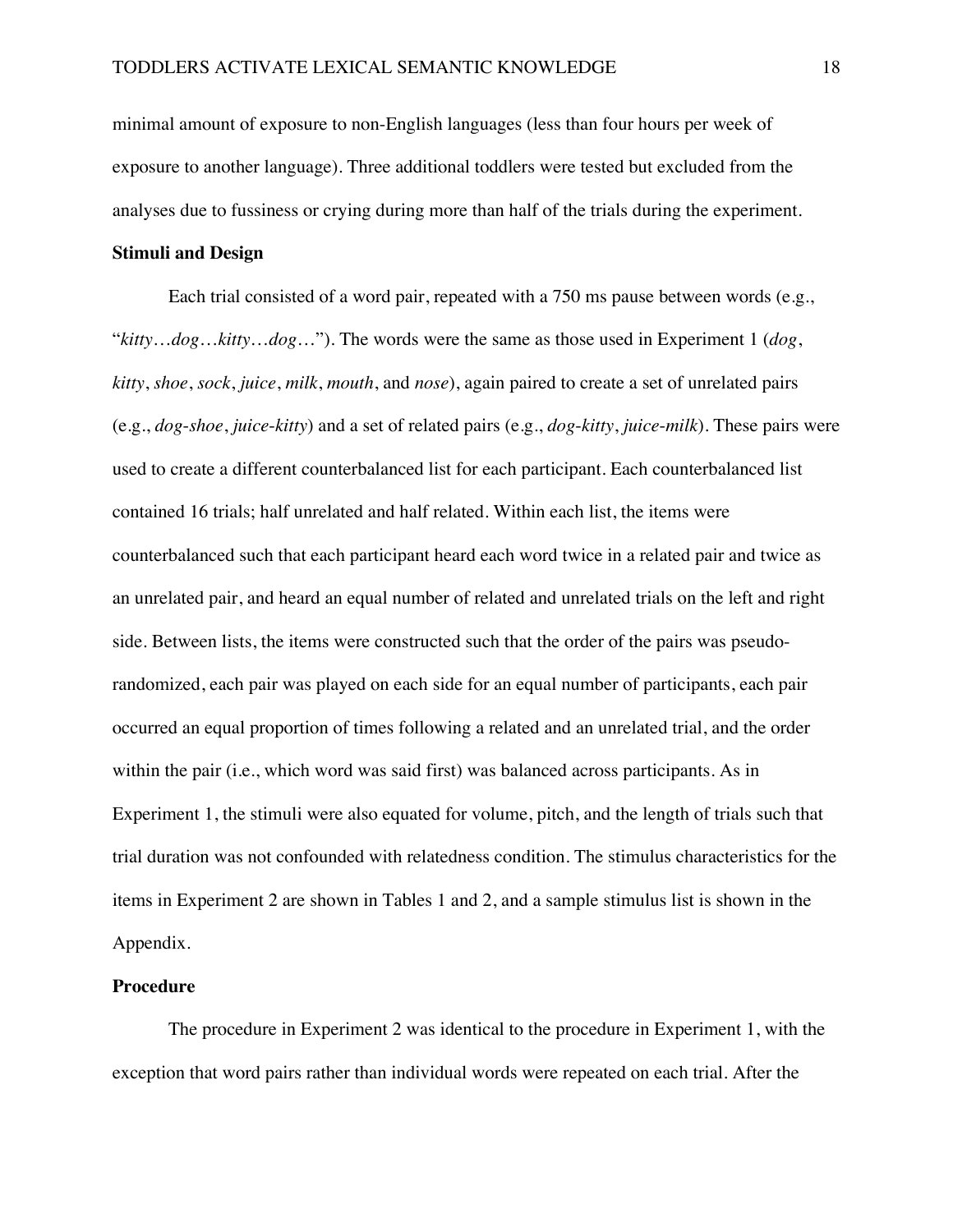experiment, the caregiver was debriefed and given the questionnaire used in Experiment 1. All children but two were at ceiling for all of the words used in the study; near identical results were obtained when trials for words that children were reported to not know were excluded. In addition, caregivers filled out a productive vocabulary checklist (MCDI; Dale & Fenson, 1996).

#### **Results and Discussion**

The mean looking times for each participant on related and unrelated trials collapsed across items are presented in Figure 2. Again in line with our directional predictions, looking times were longer on unrelated trials ( $M= 10.3$  sec.,  $SE = 0.6$  sec.) than on related trials ( $M = 9.0$ sec.,  $SE = 0.4$  sec.), an effect that was significant when analyzed by participants,  $F_1(1, 31) =$ 6.60,  $p < 0.05$ , eta<sup>2</sup> = 0.18, and was marginally significant when analyzed by items  $F_2(1,15)$  = 4.52.  $p = 0.052$ , eta<sup>2</sup> = 0.23. The results replicate the effect we observed in Experiment 1: looking times were shorter when a word was paired with a related word. Thus relatedness affects the processing of words presented together, as well as on successive trials. As in Experiment 1, we conducted a mixed-effects model to rule out non-meaningful effects on looking time, such as duration and amplitude. Again, only relatedness was a significant predictor of looking time (t = 2.12,  $p < 0.05$ ).

# --- Insert Figure 2 about here ---

We then examined correlations between a child's vocabulary size and the size of that child's semantic relatedness effect. For each participant, a relatedness effect was calculated by subtracting their mean on related trials from their mean on unrelated trials. In this analysis, there was a weak, non-significant correlation between vocabulary size and priming effect  $(r = 0.18, p)$  $= 0.16$ ). The failure to find a significant correlation between vocabulary (MCDI) and the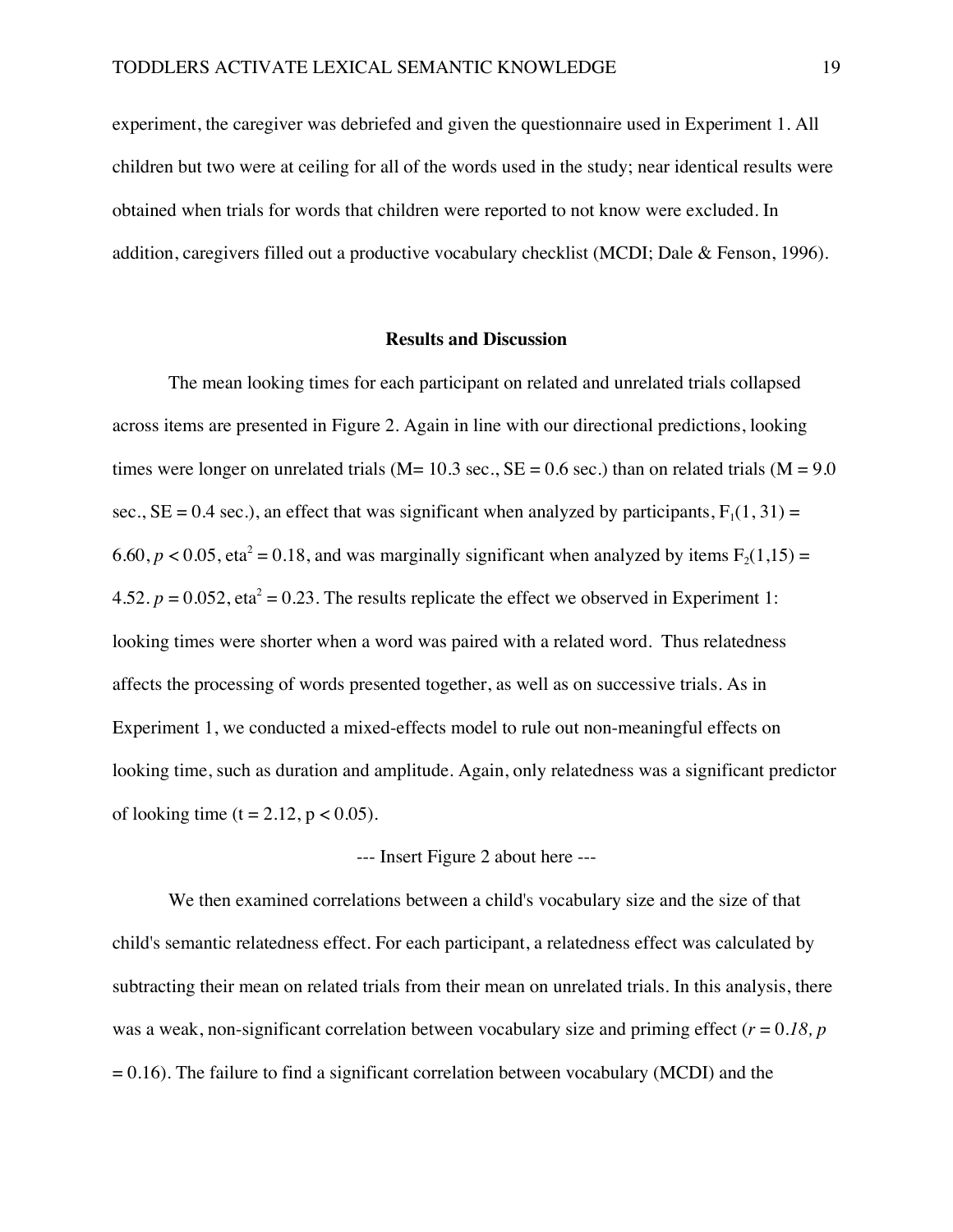semantic relatedness is consistent with Arias-Trejo and Plunkett (2009), Styles and Plunkett (2009), and Torkildsen et al. (2007) who also failed to find a relationship between vocabulary and time spent looking to a semantically primed target. An ERP study by Friedrich and Friederici (2004) *did* find that high vocabulary 19-month olds showed stronger, more adult-like effects of semantic relatedness. It is thus possible that 24 month olds perform at ceiling in our task; younger children (or an experiment using lower frequency words) may show differences in semantic relatedness effects based on vocabulary size. Future experiments can explore this possibility.

#### **General Discussion**

Our knowledge of words includes extensive information about their meanings and how they relate to other words. These word meanings are part of a semantic system that also represents information about objects, individuals, and events. This knowledge is central to language, thinking, reasoning and other cognitive functions. Many controversies in the study of psychological semantics turn on questions about the origins of this knowledge and how it develops. However, obtaining reliable information about early semantic knowledge is difficult. Our studies show that 24-month-olds' knowledge of word meanings is sufficient to produce relatedness effects both across events (words presented on successive trials) and within an event (word pairs presented within trials) in a purely auditory paradigm and without enriching sentential contextual information. By 24-months of age, toddlers' representation of word meaning, as well as the associative and similarity structures of words, are already quite rich, robust, and easily accessible. Our studies provide convergent evidence, along with studies by Arias-Trejo and Plunkett (2009) and by Torkildsen et al. (2007), that by this age, children are successfully representing the semantic relations between words when processing language.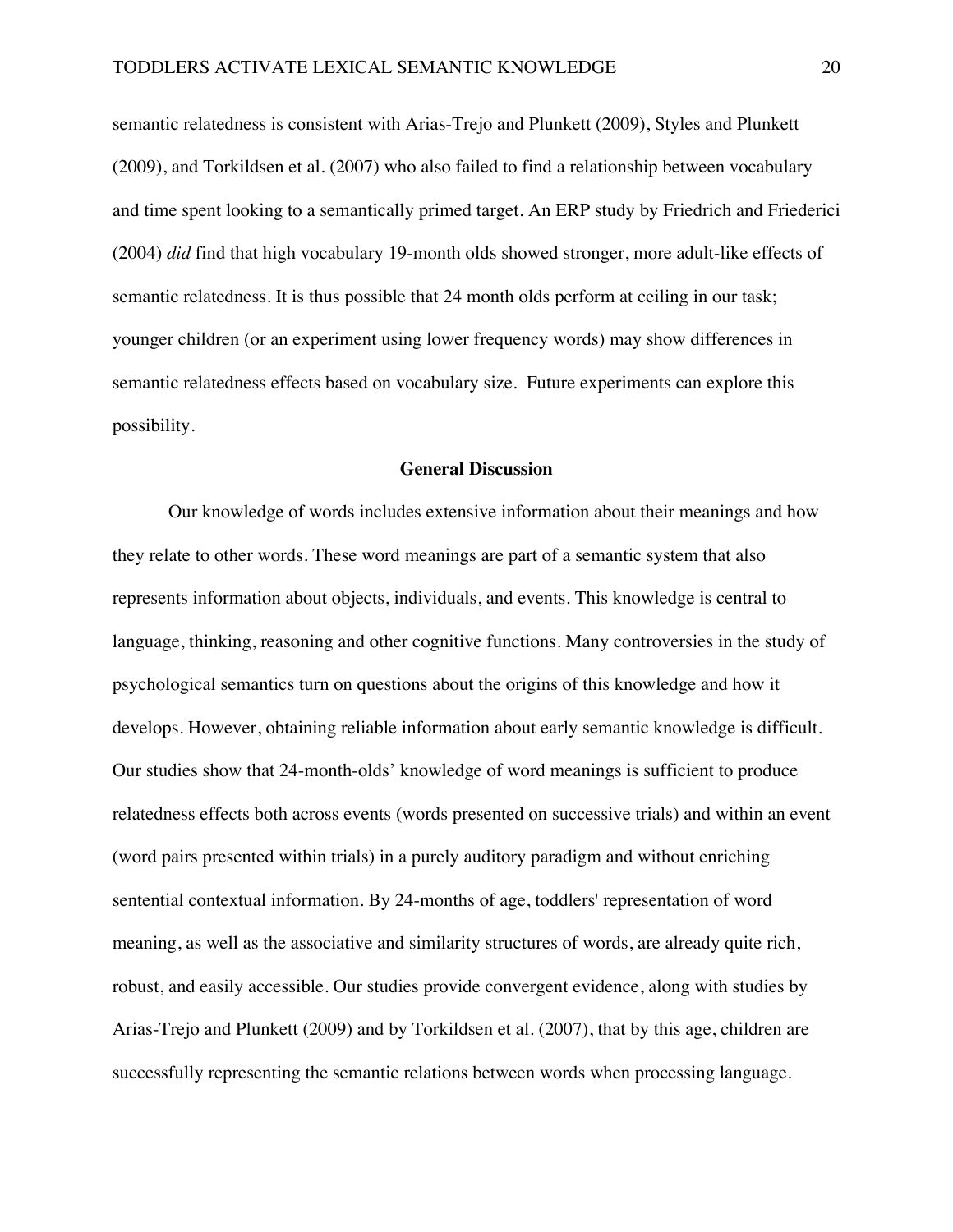Our findings also demonstrate that the extension of the Headturn Preference Procedure (HPP) to the semantic realm has considerable promise. However, this work should not be taken as an argument that HPP is always the best method for investigating semantic development. Different methods have different advantages depending upon the questions being asked (as well as the resources that are available, in the case of studying ERPs). In principle, one important advantage of the Intermodal Preferential Looking (IPL) paradigm used by Plunkett and colleagues (as well as EEG studies like Torkildsen et al.'s) is that it tracks behavior over time, and thus it provides a window into the time course of young children's online processing of primed words. The IPL priming papers published thus far, however, have not reported timecourse analyses, making it difficult to ascertain whether or not the IPL procedure provides interpretable reaction time data in practice. Additional work is needed to explore this possible IPL advantage.

A clear benefit of the HPP method, on the other hand, is that it allows for the exploration of lexical knowledge without the presence of related visual stimuli, providing a more direct test of purely auditory lexical knowledge. The IPL priming methodology, along with other IPL designs, is limited to stimuli that are highly concrete and imageable, and in fact Arias-Trejo & Plunkett (2009) used imagability measures to choose their stimuli. Because HPP does not require visual representations of the stimuli, future studies can examine non-imageable, non-concrete words that are not well suited to eye-tracking methods.

In addition to the IPL and HPP methods, the ERP paradigm used by Torkildsen et al. (2007) is also applicable to the study of the development of semantic relationships. As mentioned previously, though, corroborating behavioral data is important in order to confirm that neurological activity translates to expected behavioral outcomes (Picton & Taylor, 2007), and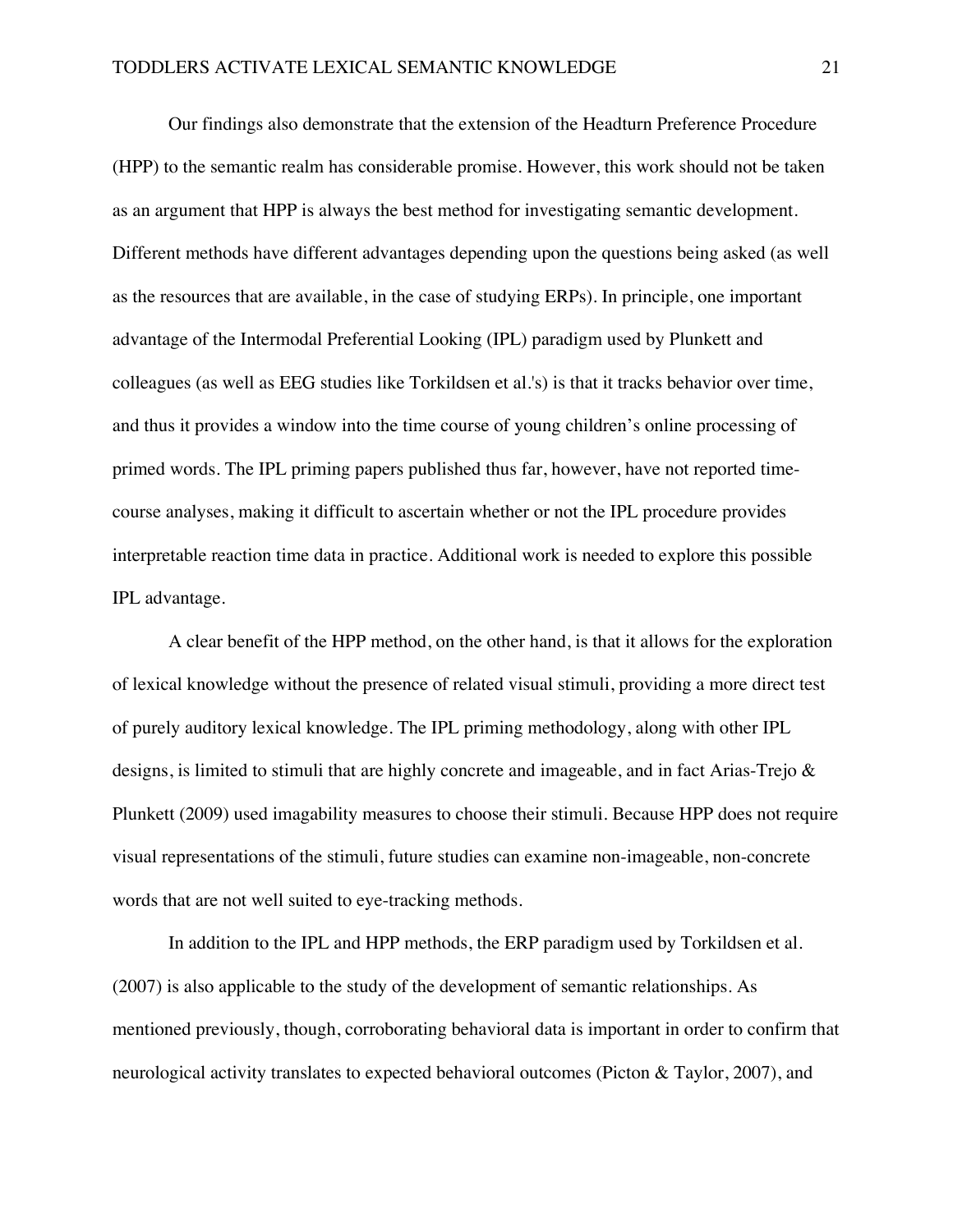thus the HPP provides a nice compliment to ERP findings. It should also not be discounted that the HPP design is cheaper to implement and thus is accessible to more researchers. The greater sensitivity of infant ERP methods is important, though, and therefore the continuation of both neurological and behavioral research programs, and the integration of their respective findings, will lead to a deeper understanding of early semantic representations.

This extension of the priming methodology to young children has considerable potential as a tool for investigating semantic development. Lexical priming has been widely used in studies of the organization of semantic information in adults (McNamara, 1992, McRae, de Sa, & Seidenberg, 1997; Moss et al., 1995) and its breakdown in cases of brain injury or disease (Chertkow, Bub & Seidenberg, 1989). The modified Head-turn Preference Procedure used in the present studies can be extended to shed light on many other aspects of young children's word and conceptual knowledge, allowing us to understand the development of the lexical system.

Future work can look at a number of different issues alluded to above, such as how word frequency, age of acquisition, and children's vocabulary size influence semantic priming effects. Future work can also explore the developmental underpinnings of issues that have been explored in the adult research, such as what types of semantic relationships yield an effect. The difference between the methodologies of Experiment 1 and Experiment 2, which manipulates the amount of time between the prime and the target, may also be useful for exploring issues related to retrieval mechanisms. In the adult literature, the duration between the prime and target has been found to affect whether one finds priming between words that are associatively related versus "semantically" related (see Hutchison, 2003, for a review). Likewise, this method may be useful for investigating the developmental underpinnings of other major debates, such as whether semantic priming effects are more likely due to a mechanism like "spreading activation" between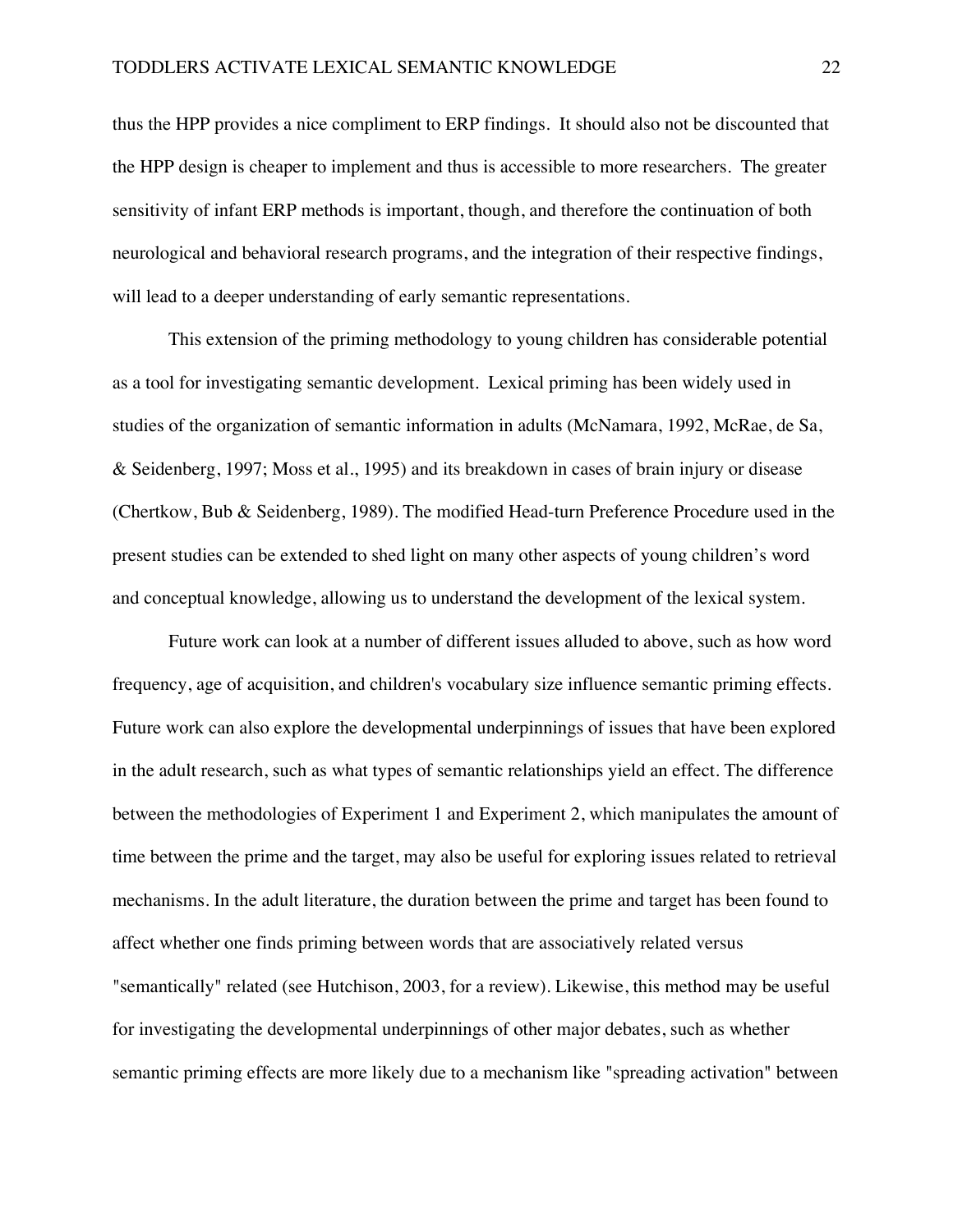related words in a semantic network (Collins & Loftus, 1975; McNamara, 1992) or due to related words forming better "compound cues" to memory (Ratcliff & McKoon, 1988; McKoon & Ratcliff, 1994).

In addition to issues concerning the processes and types of relations represented in toddlers' semantic memory, there are still outstanding questions about how this knowledge is used. One might describe our findings as a "purely lexical" semantic priming effect, in the sense that the children in our study activated and made use of knowledge of word meaning in the absence of nonlinguistic or referential information during the experiment, as well as in the absence of sentential contexts or other supportive linguistic information. However, this does not distinguish between different hypotheses about the locus of these effects. These priming effects could be due to knowledge about the relationships between words. Alternatively, these effects could be due to conceptual knowledge about the words' referents. Distinguishing between these two hypotheses is very difficult, and these two effects are almost always confounded in the adult literature (Willits, Amato, & MacDonald, in review).

A final outstanding question is the developmental trajectory of these effects. We have provided evidence that children's knowledge of word meaning is quite robust by 24 months of age, and that this knowledge involves knowledge of relations between words. Figuring out exactly when these abilities emerge, and how that might differ as a function of the type of relationship (semantic vs. associated) or the locus of the knowledge (word knowledge vs. world knowledge) will be an important question to pursue in future work.

With basic relatedness effects in hand, future research can focus on further exploring these issues in the development of lexical semantic knowledge. Because of this methodology's simplicity and flexibility, it can be used to investigate many questions about semantic knowledge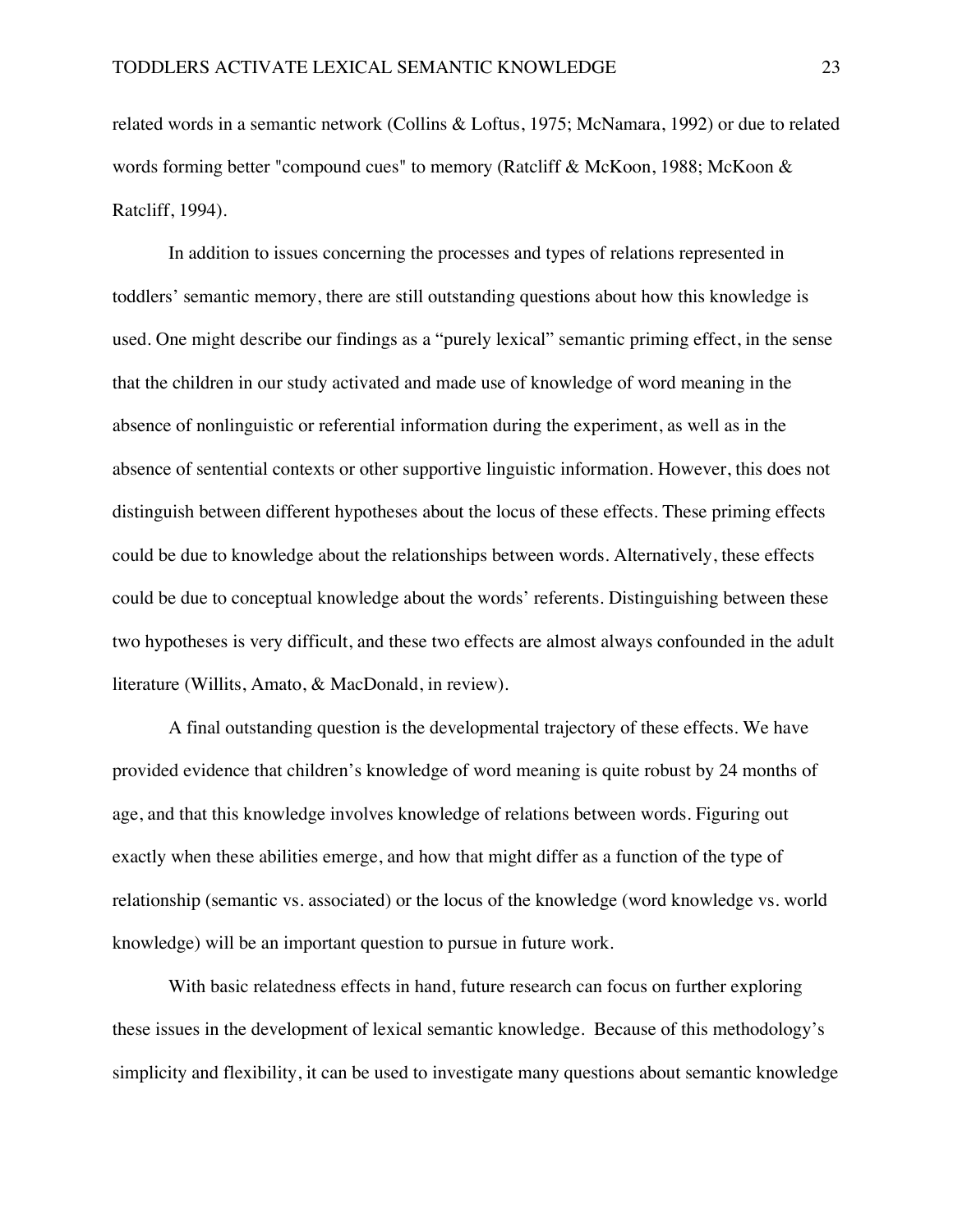that could not otherwise be easily addressed.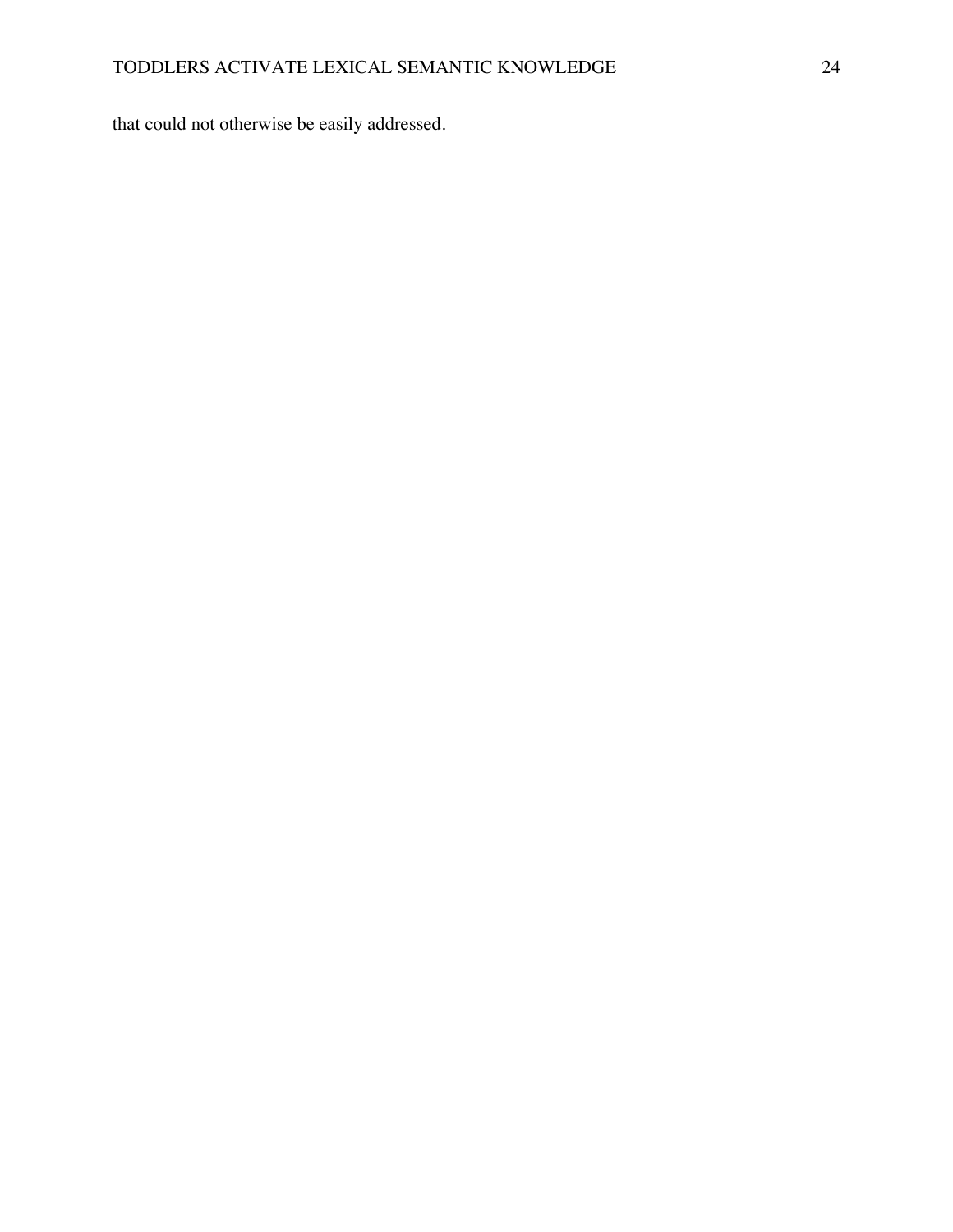# **References**

- Aslin, R. N., Woodward, J. Z., LaMendola, N. P., & Bever, T. G. (1996). Models of word segmentation in fluent maternal speech to infants. In K. Demuth & J. L. Morgan (Eds.), *Signal to syntax* (pp. 117-134). Mahwah, NJ: Erlbaum.
- Arias-Trejo, N., & Plunkett, K. (2009). Lexical semantic priming effects during infancy. *Philosophical Transactions of the Royal Society B: Biological Sciences*, *364*, 3633–3647.
- Baayen, R., Davidson, D. J., & Bates, D. M. (2008). Mixed-effects modeling with crossed random effects for subjects and items. *Journal of Memory and Language*, *59*, 390-512.
- Brent, M. R., & Suskind, J. M. (2001). The role of exposure to isolated words in early vocabulary development. *Cognition*, *81*, B33-B44.
- Bloom, P. (2000). *How children learn the meanings of words*. Cambridge, MA: MIT Press.
- Bloomfield, L. (1933). *Language*. New York, NY: Holt.
- Chertkow, H., Bub, D., & Seidenberg, M. (1989). Priming and semantic memory loss in Alzheimer's disease. *Brain and Language, 36,* 420-446.
- Cohen, L. B., Atkinson, D. J., & Chaput, H. H. (2000). Habit 2000: A new program for testing infant perception and cognition (Version 2.2.5c) [Computer software]. Austin: University of Texas.
- Collins, A. M., & Loftus, E. F. (1975). A spreading activation theory of semantic processing. *Psychological Review*, *82*, 407-428.
- Craik, F. I. M., & Lockhart, R. S. (1972). Levels of processing: A framework for memory research. *Journal of Verbal Learning and Verbal Behavior*, *11*, 671-684.
- Dale, P. S., & Fenson, L. (1996). Lexical development norms for young children. *Behavior Research Methods, Instruments, & Computers*, *28*, 125-127.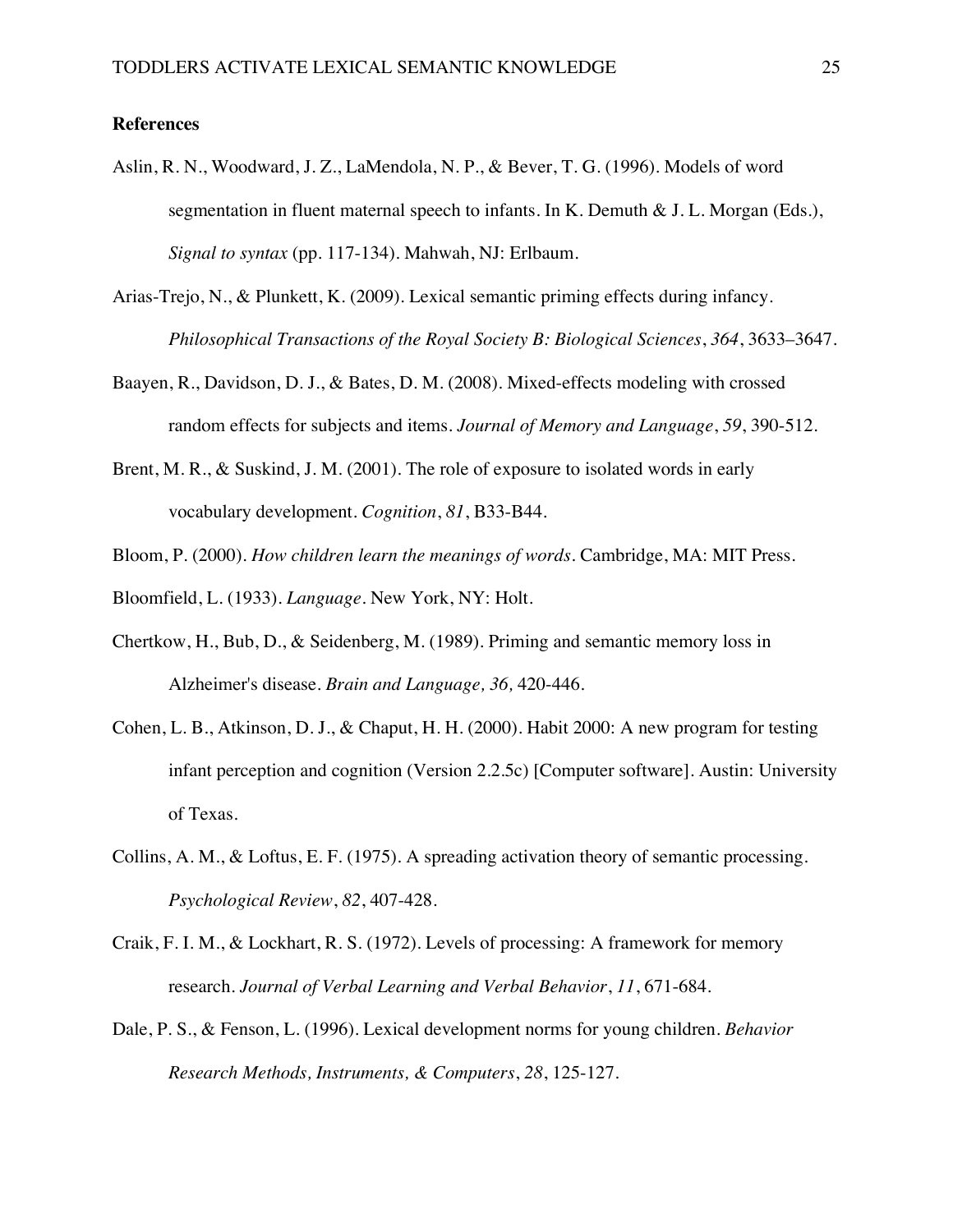- Fernald, A. (2004). The search for the object begins at the verb. Presented at The  $29<sup>th</sup>$  Annual Boston University Conference on Language Development, Boston, Nov. 4-7.
- Fernald, A., & Hurado, N. (2006). Names in frames: infants interpret words in sentence frames faster than words in isolation. *Developmental Science, 9(3), 33-40.*
- Fernald, A., Zangl, R., Portillo, A.L., & Marchman, V.A. (2008). Looking while listening: Using eye movements to monitor spoken language comprehension by infants and young children. In Sekerina, I.A., Fernandez, E.M., & Clahsen, H. (Eds.) *Developmental Psycholinguistics: On-line methods in children's language processing*. Amsterdam, NE: John Benjamins Publishing Co.
- Ferretti, T. R., McRae, K., & Hatherell, A. (2001). Integrating verbs, situation schemas, and thematic role concepts. *Journal of Memory and Language, 44*, 516–47.
- Friedrich M, & Friederici A.D. (2004). N400-like semantic incongruity effect in 19-month-olds: Processing known words in picture contexts. *Journal of Cognitive Neuroscience, 16, 1465–1477.*
- Friedrich, M. & Friederici, A. D. (2005). Lexical priming and semantic integration reflected in the event-related potential of 14-month-olds. *NeuroReport, 16*, 653–656.
- Gelman, S. A., & Wellman, H. M. (1991). Insides and essences: Early understandings of the non-obvious. *Cognition*, *38*, 213-244.
- Graf Estes, K., Edwards, J., & Saffran, J. R. (2011). Phonotactic constraints on infant word learning. *Infancy, 16*, 180-197.
- Havy, M., & Nazzi, T. (2009). Better processing of consonantal over vocalic information in word learning at 16 months of age. *Infancy*, *14*, 439-456.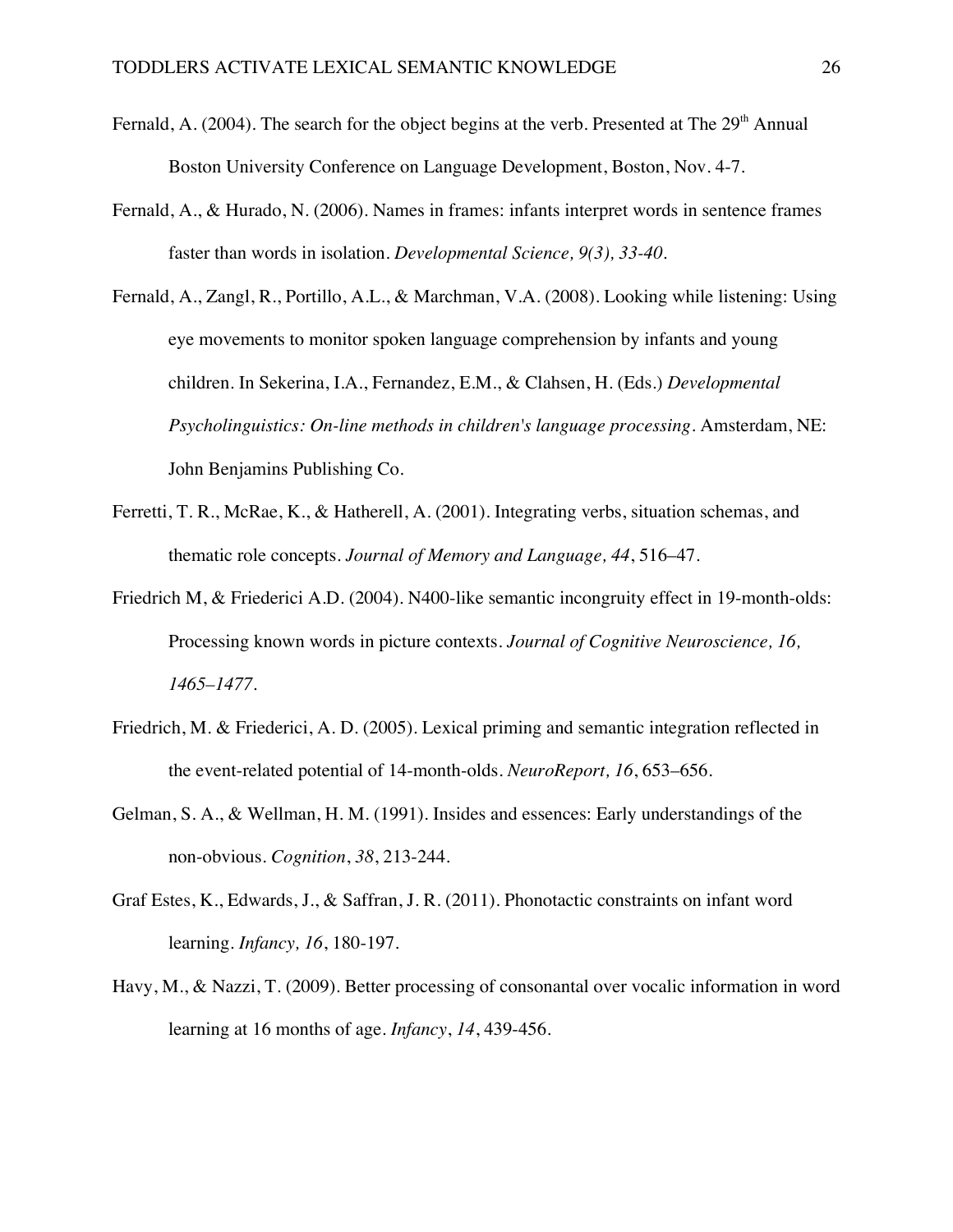- Höhle, B., Schmitz, M., & Santelmann, L. M. (2006). The recognition of discontinuous verbal dependencies by German 19-month-olds: Evidence for lexical and structural influences on children's early processing capacities. *Language Learning and Development, 2, 277-300.*
- Houston-Price, C., & Nakai, S. (2004). Distinguishing novelty and familiarity effects in infant preference procedures. *Infant and Child Development*, *13*, 341-348.
- Hunter, M. A., & Ames, E. W. (1988). A multifactor model of infant preferences for novel and familiar stimuli. *Advances in Infancy Research, 5,* 69–95.
- Hutchison, K. A. (2003). Is semantic priming due to association strength or feature overlap? A microanalytic review. *Psychonomic Bulletin & Review*, *10*, 785-813.
- Jackendoff, R. (2010). *Meaning and the lexicon: The parallel architecture 1975-2010*, Oxford University Press: Oxford, UK.
- Johnson, E. K., McQueen, J. M., & Huettig, F. (2011). Toddlers' language-mediated visual search: They need not have the words for it. *The Quarterly Journal of Experimental Psychology, 64, 1672-1682.*
- Keil, F. C. (1983). On the emergence of semantic and conceptual distinctions, *Journal of Experimental Psychology: General, 112*, 357-389.
- Kemler Nelson, D. G., Jusczyk, P. W., Mandel, D. R., Myers, J., Turk, A., & Gerken, L. (1995). The head-turn preference procedure for testing auditory perception. *Infant Behavior and Development*, *18*, 111-116.
- Kutas, M., & Federmeier, K. (2011). Thirty years and counting: Finding meaning in the N400 component of the event-related brain potential (ERP). *Annual Review of Psychology*, *62*, 621-647
- Lany, J.,& Saffran, J. R. (2011). Interactions between statistical and semantic information in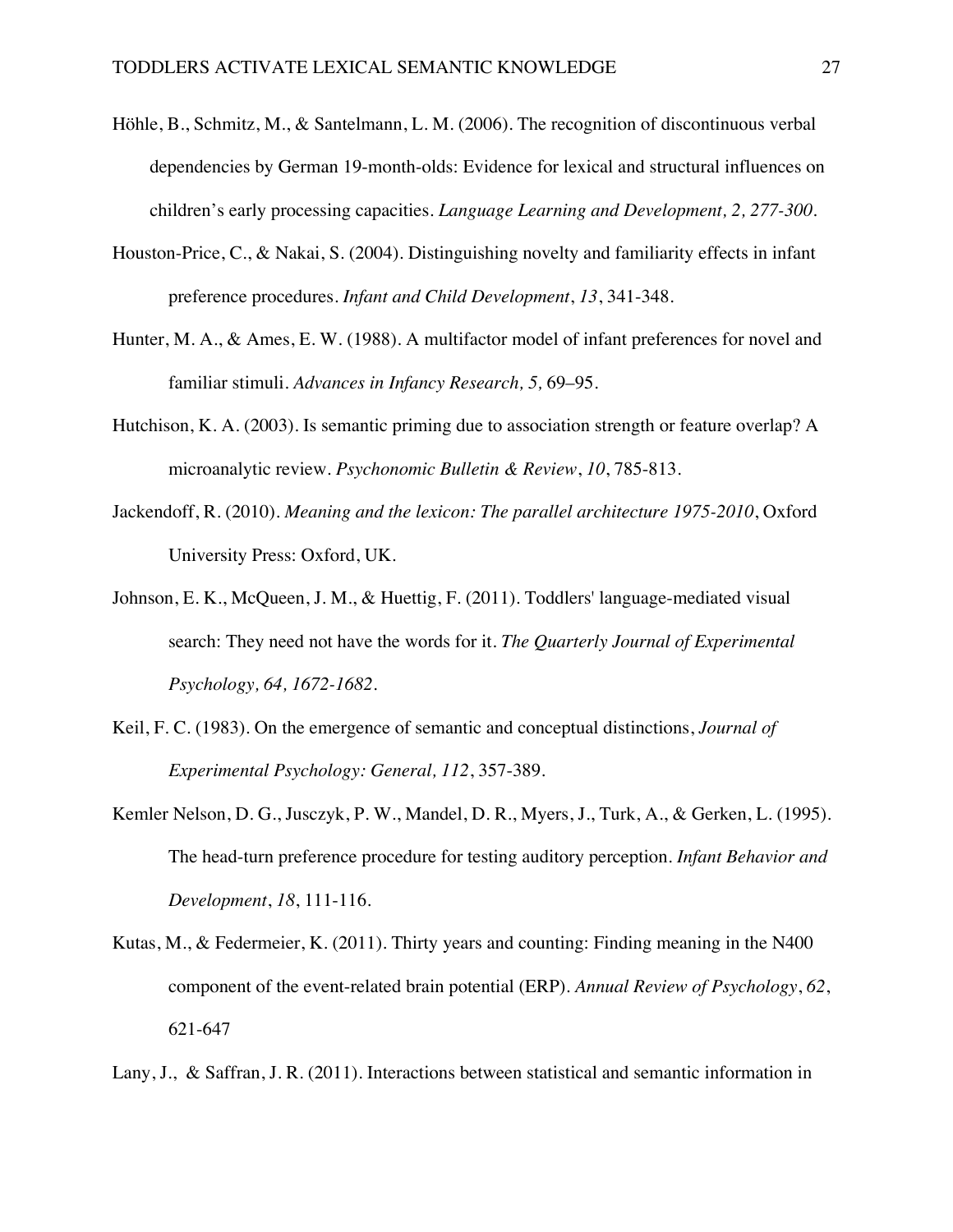infant language development. *Developmental Science, 14,* 1207-1219.

- Lew-Williams, C., Pelucchi, B., & Saffran, J. R. (2011). Isolated words enhance statistical language learning in infancy. *Developmental Science, 14*, 1323-1329*.*
- Lucas, M. (2000). Semantic priming without association: A meta-analytic review. *Psychonomic Bulletin & Review*, *7*, 618-630.
- MacWhinney, B. (2000). The CHILDES Project: Tools for analyzing talk. Third Edition. Mahwah, NJ: Lawrence Erlbaum Associates.
- Mandler, J. M. (2000). Perceptual and conceptual processes in infancy. *Journal of Cognition and Development*, *1*, 3-36.
- Mani, N., & Plunkett, K. (2010). In the infant's mind's ear: Evidence for implicit naming in 18 month-olds. *Psychological Science*, *21*, 908-913.
- Martin, A. (2007). The representation of object concepts in the brain. *Annual Review of Psychology*, *58*, 25-45.
- McKoon, G., & Ratcliff, R. (1992). Spreading activation versus compound cue accounts of priming: Mediated priming revisited. *Journal of Experimental Psychology: Learning, Memory, and Cognition*, *18*, 1155-1172.
- McNamara, T. P. (1992). Theories of priming: I. Associative distance and lag. *Journal of Experimental Psychology: Learning, Memory, & Cognition*, *18,* 1173-1190.
- McNamara, T. P. (2005). *Semantic Priming: perspectives from memory and word recognition.* Psychology Press Taylor and Francis Group: New York, NY.
- McRae, K., & Boisvert, S. (1998). Automatic semantic similarity priming. *Journal of Experimental Psychology: Learning, Memory, & Cognition*, *24*, 558-572.

McRae, K., de Sa, V. R., & Seidenberg, M.S. (1997). On the nature and scope of featural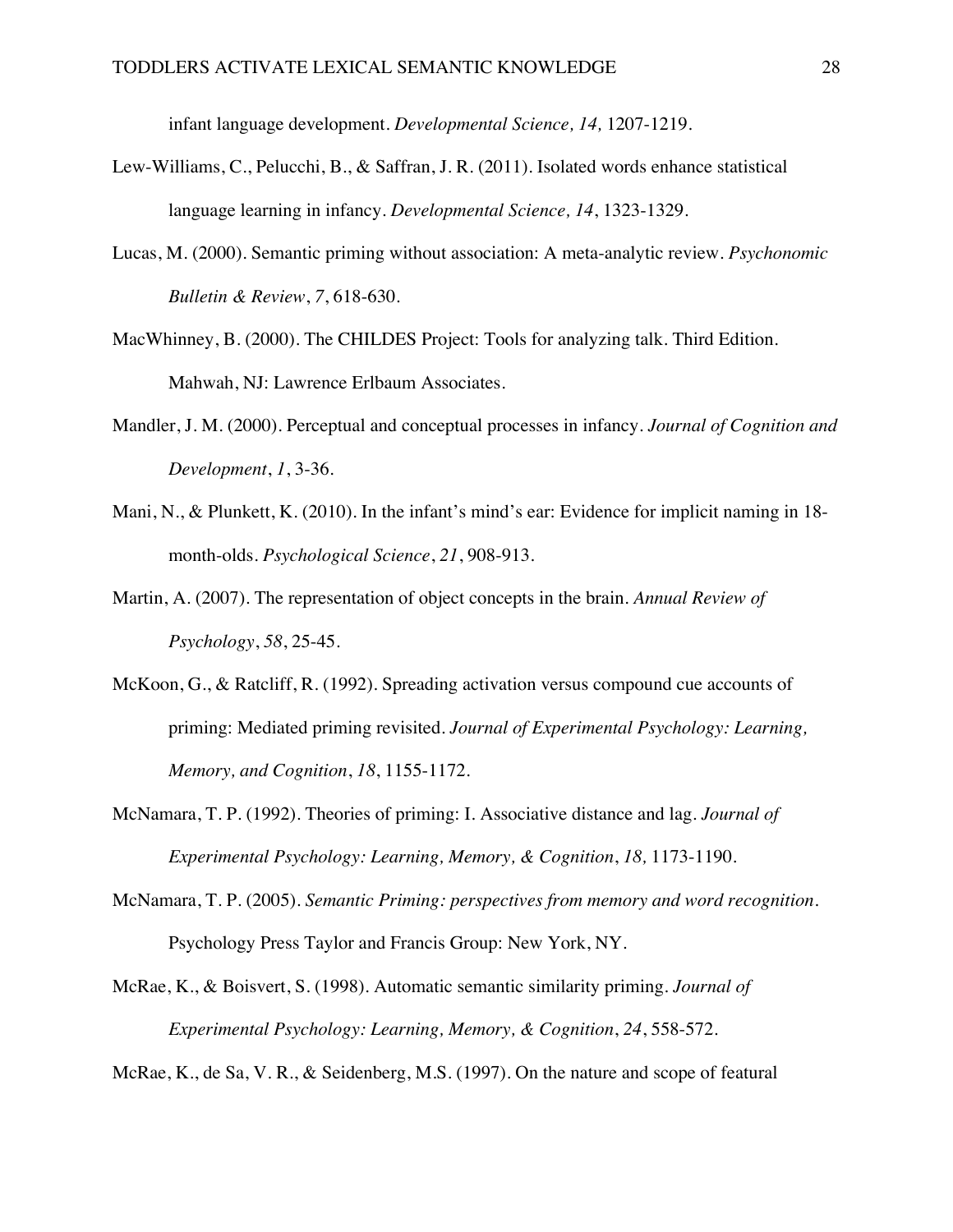representations of word meaning. *Journal of Experimental Psychology: General*, *126*, 99- 130.

- Meints, K., Plunkett, K., & Harris, P.L. (1999). When does an ostrich become a bird? The role of typicality in early word comprehension. *Developmental Psychology*, *35*, 1072-1078.
- Meyer, D. E., & Schvaneveldt, R. W. (1971). Facilitation in recognizing pairs of words: Evidence of a dependence between retrieval operations. *Journal of Experimental Psychology*, *90*, 227-234.
- Moss, H. E., Ostrin, R. K., Tyler, L. K., & Marslen-Wilson, W. D. (1995). Accessing different types of lexical semantic information: Evidence from priming. *Journal of Experimental Psychology: Learning, Memory, and Cognition*, *21*, 863–883.
- Nation, K., & Snowling, M. J. (1999). Developmental differences in sensitivity to semantic relations among good and poor comprehenders: Evidence from semantic priming. *Cognition*, *70*, B1-B13.
- Nazzi, T. (2005). Use of phonetic specificity during the acquisition of new words: Differences between consonants and vowels. *Cognition*, *98*, 13–30.
- Nazzi, T., Barrière, I., Goyet, L., Kresh, S., & Legendre, G. (2011). Tracking irregular morphophonological dependencies in natural language: evidence from the acquisition of subject-verb agreement in French. *Cognition*, *120, 119-135.*
- Neely, J. H. (1977). Semantic priming and retrieval from lexical memory: Roles of inhibitionless spreading activation and limited-capacity attention. *Journal of Experimental Psychology: General*, *106,* 226-254.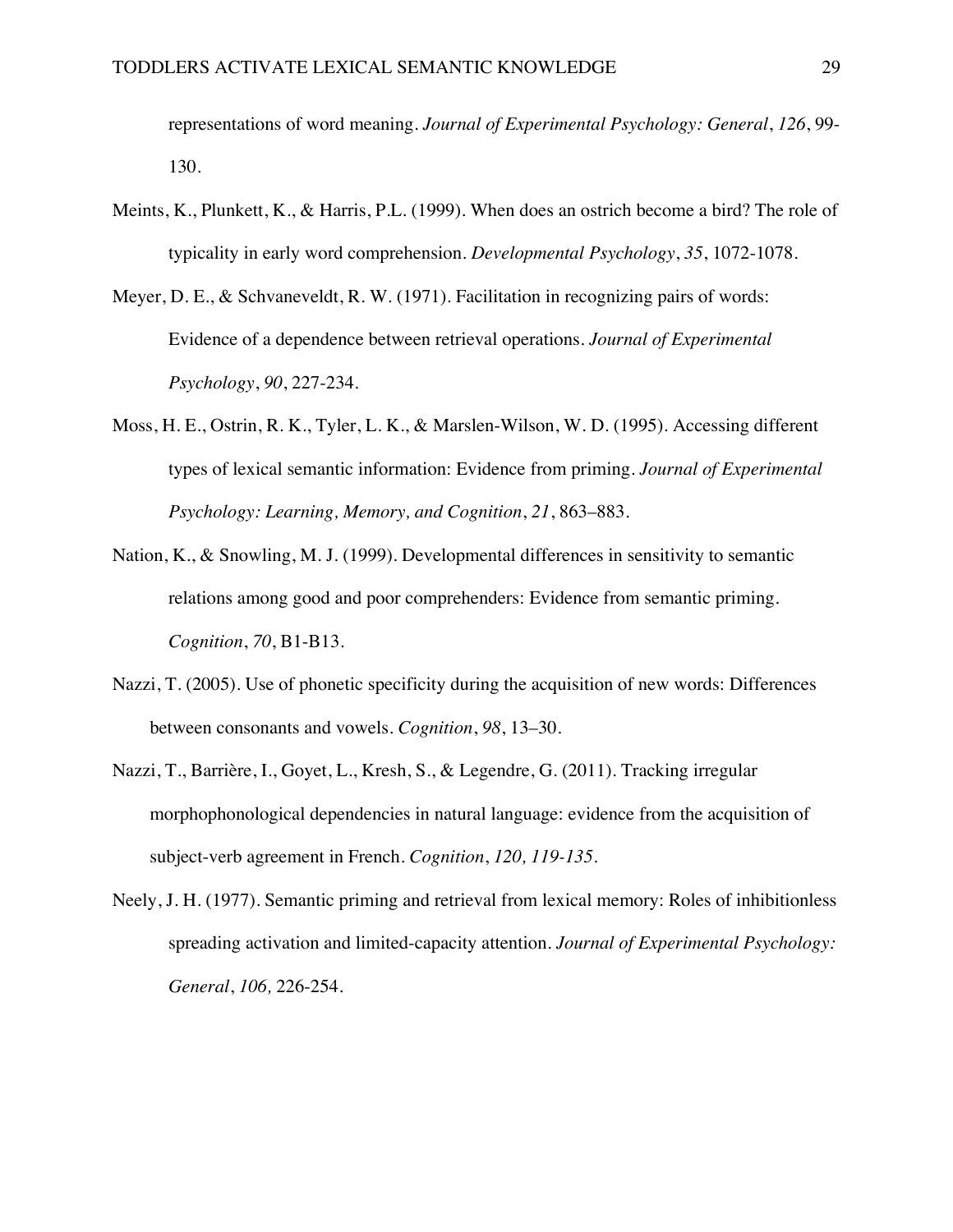- Neely, J. H. (1991). Semantic priming effects in visual word recognition: A selective review of current findings and theories. In D. Besner and G. Humphries (Eds.) *Basic processes in reading: Visual word recognition* (pp. 264-336). Hillsdale, NJ: Erlbaum.
- Nelson, D. L., McEvoy, C. L., & Schreiber, T. (1999). University of South Florida word association, rhyme and word fragment norms. Available at http://cyber.acomp.usf.edu/FreeAssociation/.
- Osgood, C. E. (1952). The nature and measurement of meaning. *Psychological Bulletin*, *49*, 197- 237.
- Picton, T. W., & Taylor, M. J. (2007). Electrophysiological evaluation of human brain development. *Developmental Neuropsychology*, *31*, 249-78.
- Plaut, D. C., & Booth, J. R. (2000). Individual and developmental differences in semantic priming: Empirical and computational support for a single-mechanism account of lexical processing. *Psychological Review*, *107*, 786-823.
- Ratcliff, R., & McKoon, G. (1988). A retrieval theory of priming in memory. *Psychological Review*, *95*, 385-408.
- Rogers, T. T., and J. L. McClelland. (2004). *Semantic cognition: A parallel distributed processing approach*. Cambridge, MA: MIT Press.
- Santelmann, L. M., & Jusczyk, P. W. (1998). Sensitivity to discontinuous dependencies in language learners: Evidence for limitations in processing space. *Cognition, 69,* 105-134*.*
- Shelton, J. R., & Martin, R. C. (1992). How semantic is automatic semantic priming? *Journal of Experimental Psychology: Learning, Memory, and Cognition*, *18*, 1191-1210.
- Soderstrom, M., & Morgan, J. L. (2007). Twenty-two-month-olds discriminate fluent from disfluent adult-directed speech. *Developmental Science*, *10*, 641-53.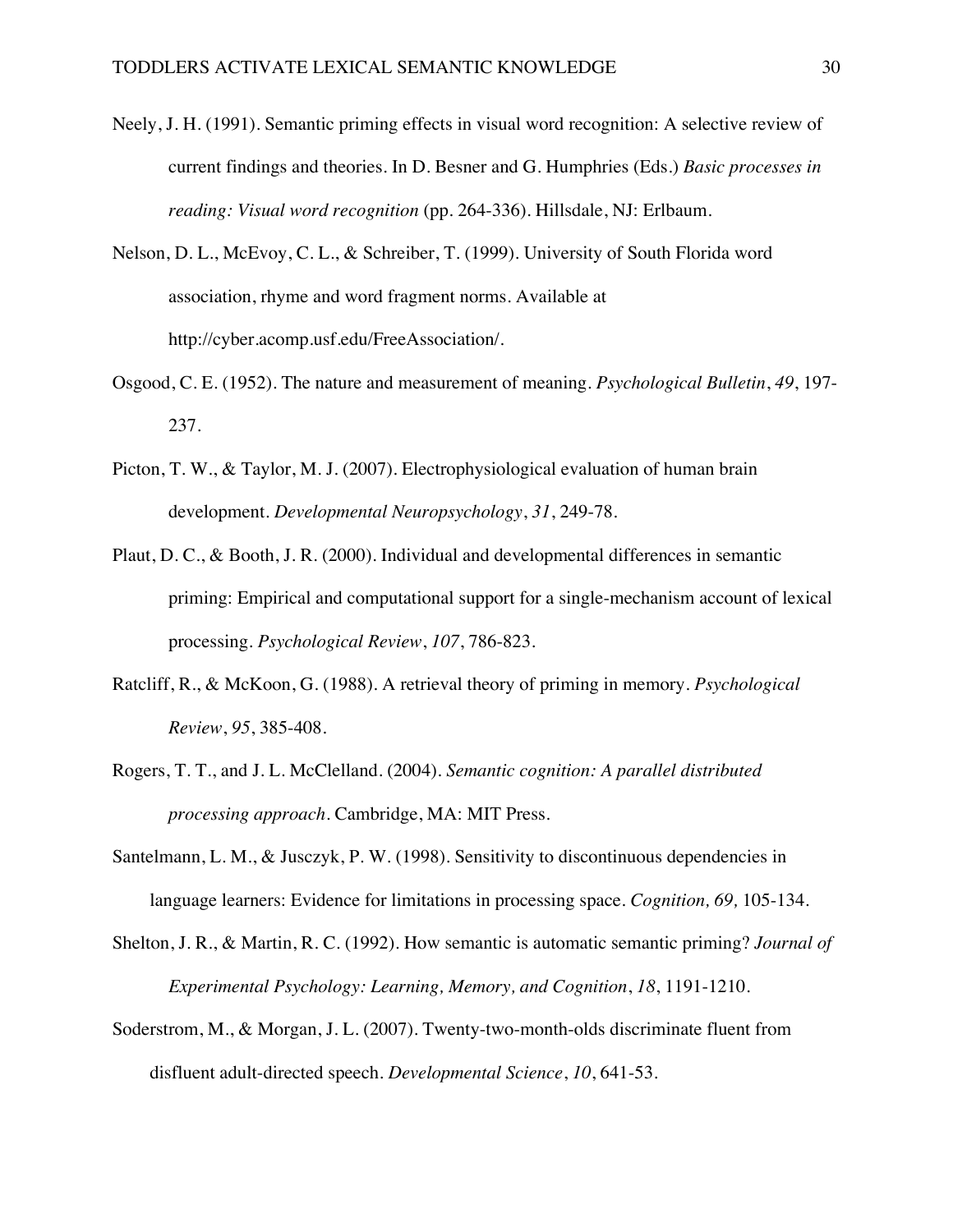- Styles, S. J., & Plunkett, K. (2009). How do infants build a semantic system? Language and *Cognition*, *1*, 1-24.
- Swingley, D., & Fernald, A. (2002). Recognition of Words Referring to Present and Absent Objects by 24-Month-Olds. *Journal of Memory and Language 46*, 39–56.
- Swingley, D., Pinto, J. P., & Fernald, A. (1999). Continuous processing in word recognition at 24 months. *Cognition, 71,* 73-108.
- Torkildsen, J. V. K., Syversen, G., Simonsen, H. G., Moen, I., & Lindgren, M. (2007). Electrophysiological correlates of auditory semantic priming in 24-month-olds. *Journal of Neurolinguistics*, *20*, 332–351.
- Werker, J. F., Fennell, C. T., Corcoran, K., & Stager, C. L. (2002). Infants' ability to learn phonetically similar words: Effects of age and vocabulary size. *Infancy*, *3*, 1-30.
- Willits, J. A., Amato, M. S., & MacDonald, M. C. (2012). Verb knowledge and event knowledge in language processing. Manuscript under review.
- Willits, J. A., Lany, J., & Saffran, J. R. (2012). Semantic cues facilitate nonadjacent dependency learning in young children. Manuscript under review.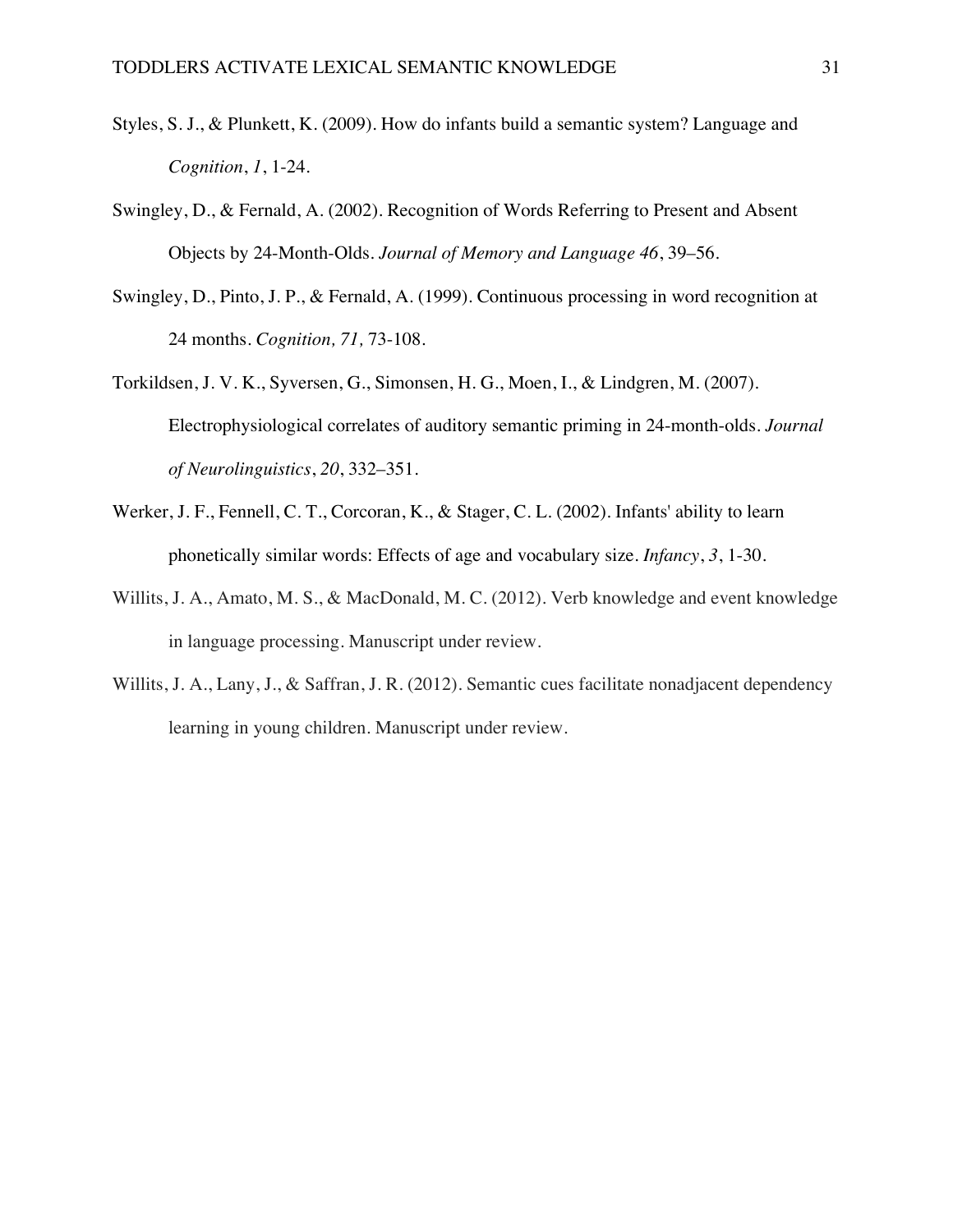|        | <b>MCDI</b> | <b>CHILDES</b> | Frequency (per | Intensity | Duration |  |
|--------|-------------|----------------|----------------|-----------|----------|--|
| Word   | Percentile  | Percentile     | million words) | (dB)      | (ms)     |  |
| $\log$ | 91.6        | 98.0           | 477.9          | 70.99     | 620      |  |
| kitty  | 81.3        | 99.0           | 1325.2         | 66.89     | 500      |  |
| shoe   | 82.2        | 96.7           | 279.1          | 67.76     | 800      |  |
| sock   | 90.7        | 94.1           | 122.6          | 71.06     | 802      |  |
| juice  | 87.9        | 98.3           | 617.0          | 66.59     | 720      |  |
| milk   | 81.3        | 97.6           | 383.5          | 66.46     | 667      |  |
| mouth  | 77.6        | 98.5           | 659.3          | 69.70     | 705      |  |
| nose   | 85.0        | 98.4           | 708.1          | 69.02     | 790      |  |
|        |             |                |                |           |          |  |

**Table 1. Stimulus Characteristics for Individual Words in Experiments 1 & 2**

**Table 2. Stimulus Characteristics for Words Pairs in Experiments 1 & 2**

|               | Related     | Unrelated   | Related  | Unrelated |
|---------------|-------------|-------------|----------|-----------|
|               | Association | Association | Duration | Duration  |
| Pair          | Strength    | Strength    | (ms)     | (ms)      |
| $dog$ -kitty* | 0.667       | $\theta$    | 1700     | 1970      |
| shoe-sock     | 0.212       | 0           | 2150     | 2190      |
| juice-milk    | $\theta$    | $\theta$    | 1940     | 1780      |
| mouth-nose    | 0.011       | $\theta$    | 2000     | 1740      |
| kitty-dog     | 0.513       | 0           | 1700     | 1740      |
| sock-shoe     | 0.617       | $\theta$    | 2150     | 1970      |
| milk-juice    | 0           | 0           | 1940     | 1980      |
| nose-mouth    | 0.149       | 0           | 2000     | 2120      |

\*Note: The related association strength is the proportion of adult participants who, when given the first word as a cue, generated the second word as an association (Nelson et al., 2002). The unrelated association strengths were always zero, in both directions, for any pairs that were used as unrelated items. Association strengths for *dog* and *kitty* are actually those for *dog* and *cat* (*dog and kitty* were not normed in the Nelson et al. study).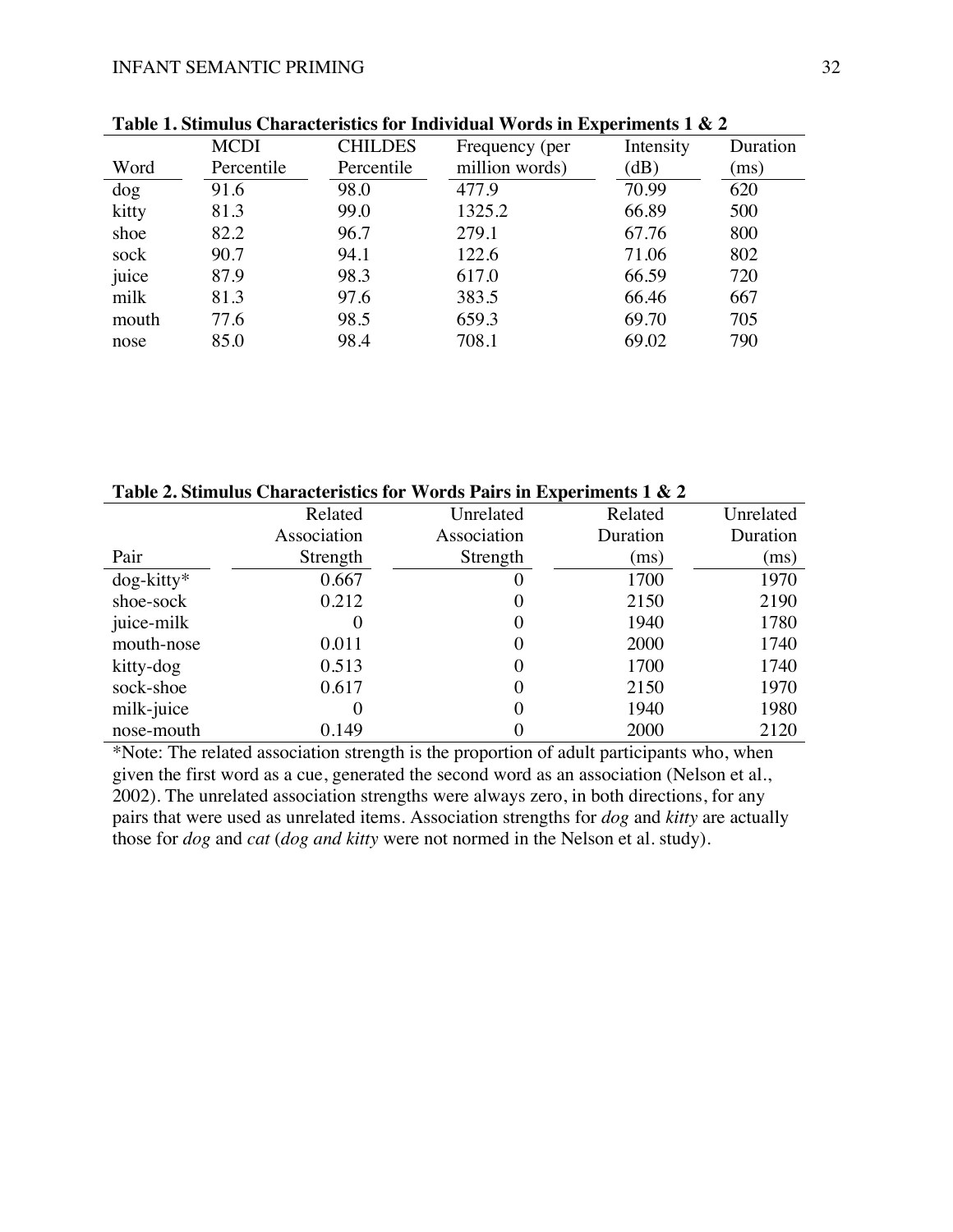

**Looking Time to Related or Unrelated Words**

Fig. 1. Mean looking times for trials that followed a related word and trials that followed an unrelated word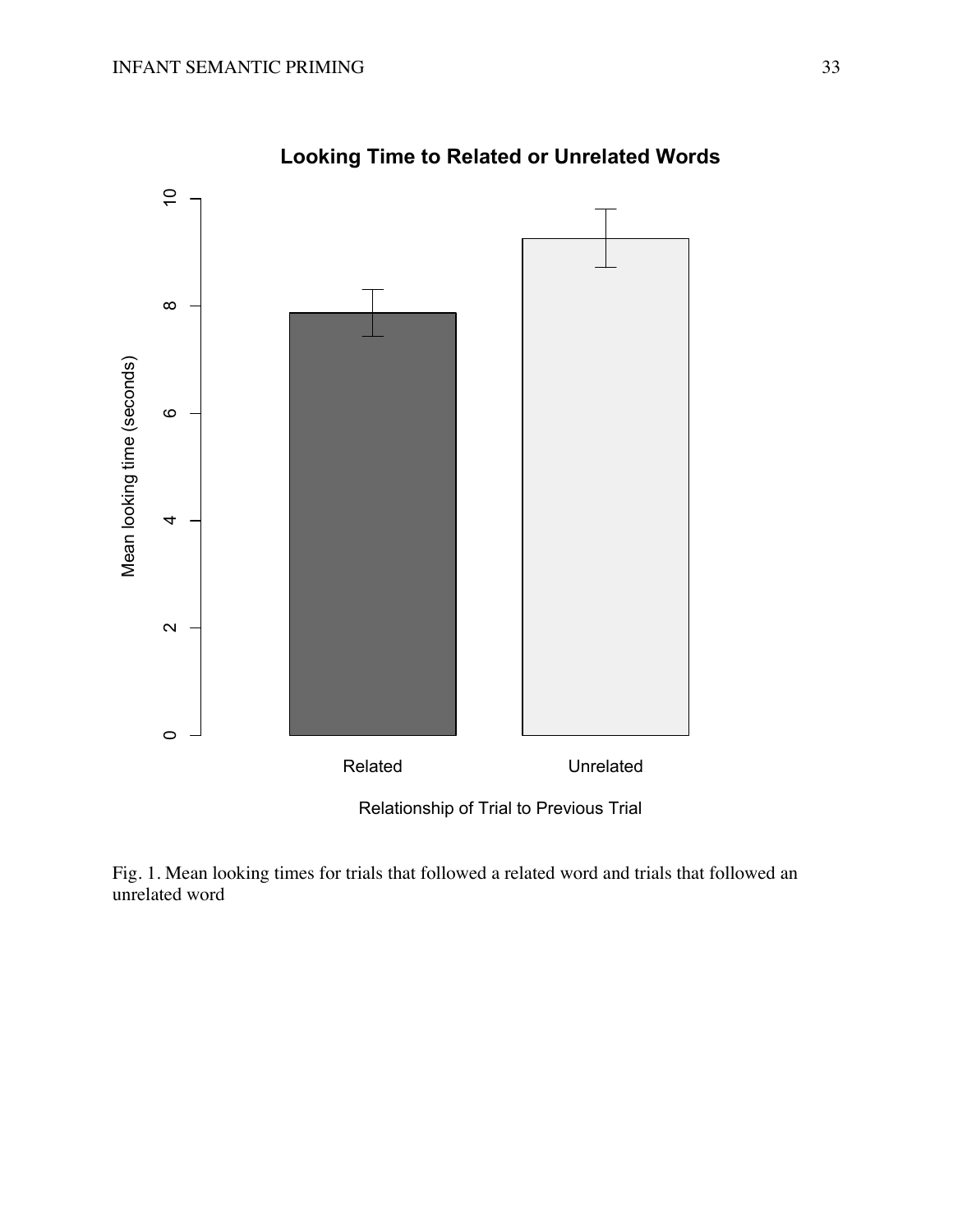

**Looking Time to Related or Unrelated Word Pairs** 

Fig. 2. Mean looking times for trials containing related and unrelated word pairs.